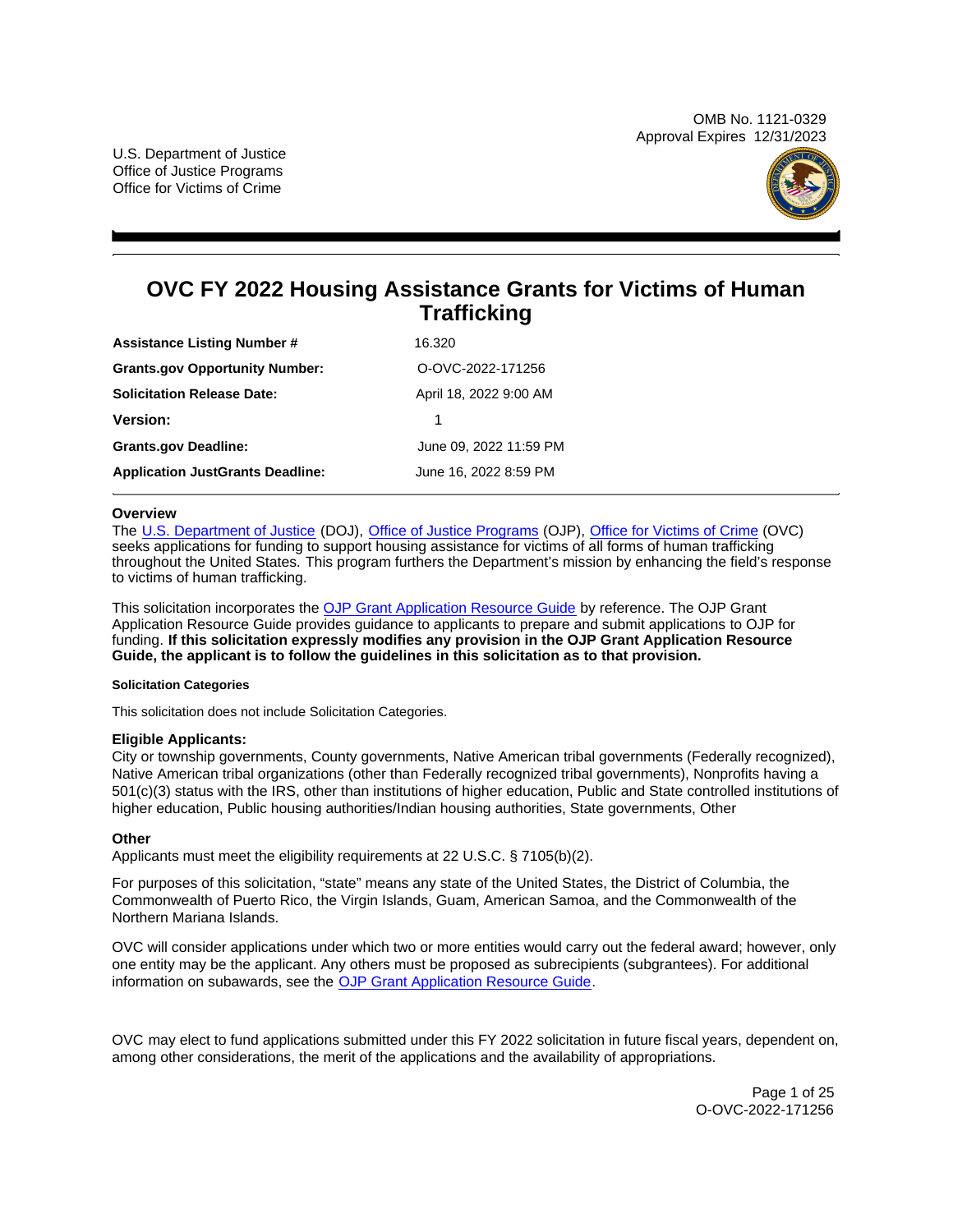# <span id="page-1-0"></span>**Contact Information**

For technical assistance with submitting the Application for Federal Assistance standard form (SF)-424 and a Disclosure of Lobbying Activities form (SF-LLL) in [Grants.gov](https://Grants.gov), contact the [Grants.gov](https://Grants.gov) Customer Support Hotline at 800-518-4726, 606-545-5035, [Grants.gov Customer Support,](https://www.grants.gov/web/grants/support.html) or [support@grants.gov.](mailto:support@grants.gov) The [Grants.gov](https://Grants.gov) Support Hotline operates 24 hours a day, 7 days a week, except on federal holidays.

For technical assistance with submitting the **full application** in DOJ's Justice Grants System (JustGrants), contact the JustGrants Service Desk at 833-872-5175 or [JustGrants.Support@usdoj.gov.](mailto:JustGrants.Support@usdoj.gov) The JustGrants Service Desk operates 5 a.m. to 9 p.m. eastern time Monday-Friday and 9 a.m. to 5 p.m. Saturday, Sunday, and Federal holidays.

For assistance with any other requirements of this solicitation, contact the OJP Response Center by telephone at 800-851-3420 or TTY: 301-240-6310 (hearing impaired only), or by email at [grants@ncjrs.gov.](mailto:grants@ncjrs.gov) The OJP Response Center hours of operation are 10:00 a.m. to 6:00 p.m., eastern time Monday–Friday, and 10:00 a.m. to 8:00 p.m. on the solicitation closing date.

## **Submission Information**

Applications will be submitted to DOJ in two steps:

**Step 1:** The applicant must submit by the [Grants.gov](https://Grants.gov) deadline the required Application for Federal Assistance standard form (SF)-424 and a Disclosure of Lobbying Activities (SF-LLL) form when they register in [Grants.gov](https://Grants.gov) at [https://www.grants.gov/web/grants/register.html.](https://www.grants.gov/web/grants/register.html) To register in [Grants.gov,](https://Grants.gov) the applicant will need to ensure that its System for Award Management (SAM) registration is current.

**Step 2:** The applicant must then submit the **full application,** including attachments, in JustGrants at [JustGrants.usdoj.gov.](https://justicegrants.usdoj.gov/) To be considered timely, the full application must be submitted in JustGrants by the JustGrants application deadline. OJP encourages applicants to review the "How to Apply" section in the [OJP Grant Application](https://www.ojp.gov/funding/apply/ojp-grant-application-resource-guide#apply)  [Resource Guide](https://www.ojp.gov/funding/apply/ojp-grant-application-resource-guide#apply) and the [JustGrants website](https://justicegrants.usdoj.gov/news) for more information, resources, and training.

Pre-Application Webinar

OVC will conduct one pre-application webinar during which OVC staff will review the solicitation requirements and conduct a question and answer session with interested potential applicants. Participation is optional. When the webinar has been scheduled, the details and registration information will be available at [https://ovc.ojp.gov/funding/funding-webinars.](https://ovc.ojp.gov/funding/funding-webinars)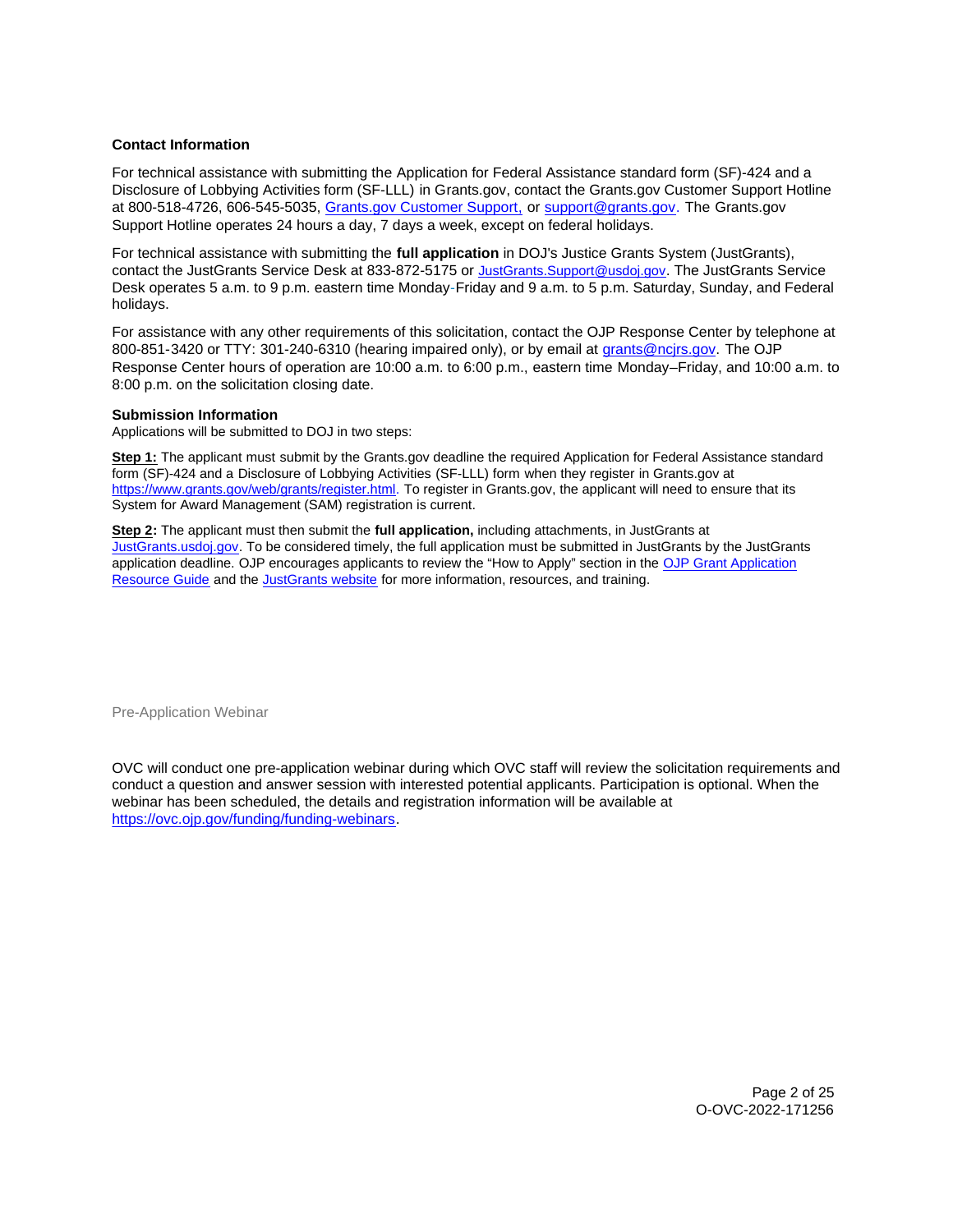# **Contents**

| Contact Information                                                                     | $\overline{2}$   |
|-----------------------------------------------------------------------------------------|------------------|
| <b>Program Description</b>                                                              | 5                |
| Overview                                                                                | 5                |
| <b>Statutory Authority</b>                                                              | 5                |
| Specific Information                                                                    | 5                |
| Goals, Objectives, Deliverables, and Timeline                                           | 8                |
| Evidence-Based Programs or Practices                                                    | 9                |
| Information Regarding Potential Evaluation of Programs and Activities                   | 9                |
| <b>OJP Priority Areas</b>                                                               | $\boldsymbol{9}$ |
| <b>Federal Award Information</b>                                                        | 10               |
| Awards, Amounts and Durations                                                           | 10               |
| <b>Continuation Funding Intent</b>                                                      | 10               |
| Availability of Funds                                                                   | 11               |
| <b>Types of Awards</b>                                                                  | 11               |
| Financial Management and System of Internal Controls                                    | 11               |
| <b>Budget Information</b>                                                               | 11               |
| Cost Sharing or Matching Requirement                                                    | 11               |
| Pre-agreement Costs (also known as Pre-award Costs)                                     | 12               |
| Limitation on Use of Award Funds for Employee Compensation: Waiver                      | 12               |
| Prior Approval, Planning, and Reporting of Conference/Meeting/Training Costs            | 12 <sub>2</sub>  |
| Costs Associated with Language Assistance (if applicable)                               | 12 <sub>2</sub>  |
| <b>Eligibility Information</b>                                                          | 12 <sub>2</sub>  |
| Application and Submission Information                                                  | 12               |
| Information to Complete the Application for Federal Assistance (SF-424)                 | 13               |
| Standard Applicant Information (JustGrants 424 and General Agency Information)          | 13               |
| Proposal Abstract                                                                       | 13               |
| <b>Proposal Narrative</b>                                                               | 13               |
| Goals, Objectives, Deliverables, and Timeline                                           | 15               |
| <b>Budget and Associated Documentation</b>                                              | 15               |
| Budget Worksheet and Budget Narrative (Web-based Form)                                  | 15               |
| Indirect Cost Rate Agreement (if applicable)                                            | 16               |
| <b>Employee Compensation Waiver</b>                                                     | 17               |
| Financial Management Questionnaire (including applicant disclosure of high-risk status) | 17               |
| Disclosure of Process Related to Executive Compensation                                 | 17               |
| Memoranda of Understanding (MOUs) and Other Supportive Documents                        | 17               |
| <b>Additional Application Components</b>                                                | 17               |
| <b>Curriculum Vitae or Resumes</b>                                                      | 17               |
| <b>Tribal Authorizing Resolution</b>                                                    | 17               |
| Research and Evaluation Independence and Integrity Statement                            | 17               |
| <b>Disclosures and Assurances</b>                                                       | 17               |
| Disclosure of Lobbying Activities                                                       | 18               |
| <b>DOJ Certified Standard Assurances</b>                                                | 18               |
| Applicant Disclosure of Duplication in Cost Items                                       | 18               |
| DOJ Certifications Regarding Lobbying; Debarment, Suspension and Other Responsibility   |                  |
| Matters; and Drug-Free Workplace Requirements                                           | 18               |
| Applicant Disclosure and Justification - DOJ High Risk Grantees (if applicable)         | 18               |
| How to Apply                                                                            | 18               |
|                                                                                         |                  |

Page 3 of 25 O-OVC-2022-171256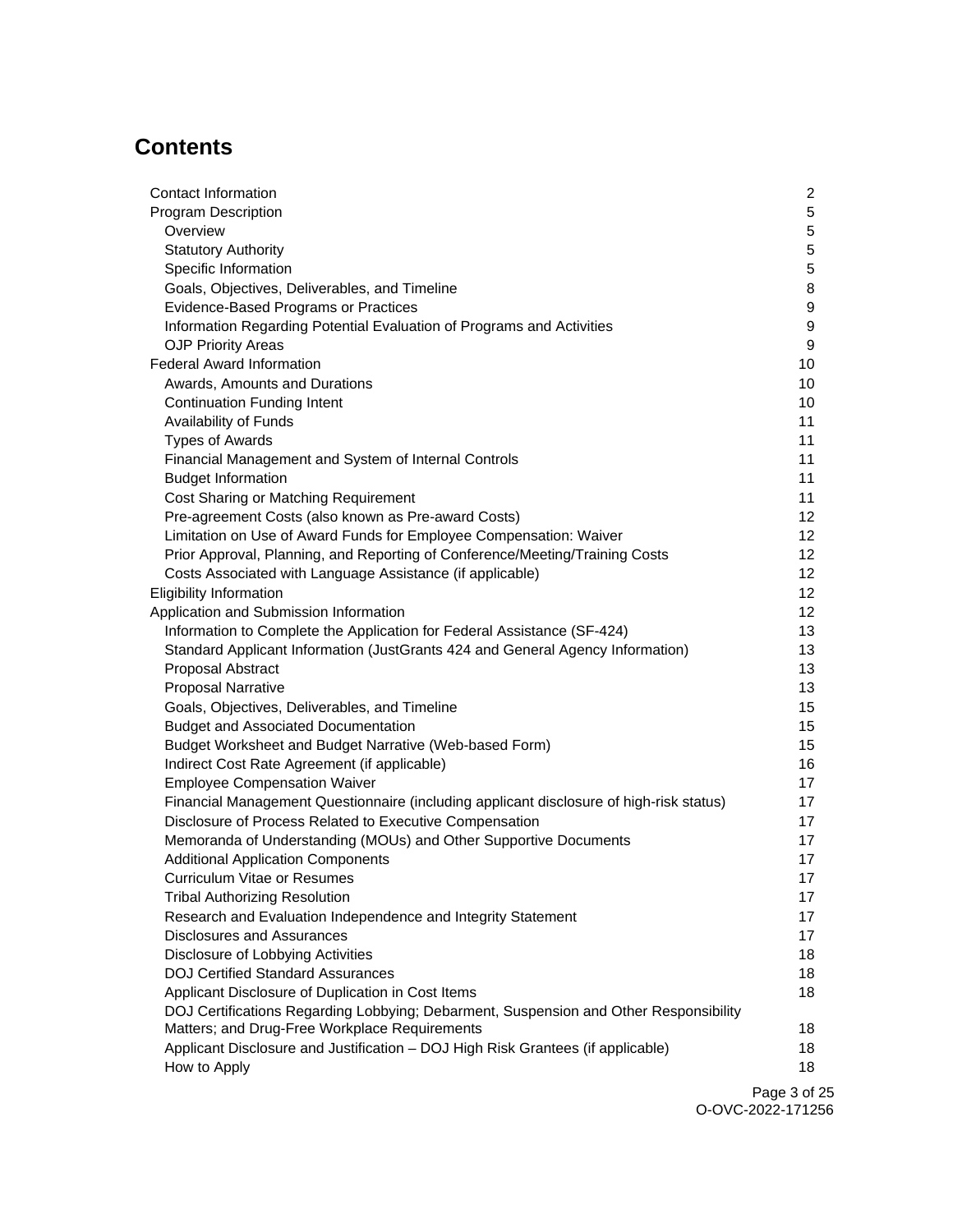| Submission Dates and Time                                               | 18 |
|-------------------------------------------------------------------------|----|
| Experiencing Unforeseen Technical Issues                                | 18 |
| Application Review Information                                          | 19 |
| <b>Review Criteria</b>                                                  | 19 |
| Merit Review Criteria                                                   | 19 |
| <b>Review Process</b>                                                   | 20 |
| <b>Federal Award Administration Information</b>                         | 20 |
| <b>Federal Award Notices</b>                                            | 20 |
| Administrative, National Policy, and Other Legal Requirements           | 20 |
| Information Technology (IT) Security Clauses                            | 20 |
| General Information about Post-Federal Award Reporting Requirements     | 21 |
| Federal Awarding Agency Contact(s)                                      | 21 |
| Other Information                                                       | 21 |
| Freedom of Information and Privacy Act (5 U.S.C. 552 and 5 U.S.C. 552a) | 21 |
| Provide Feedback to OJP                                                 | 21 |
| Performance Measures                                                    | 21 |
| Appendix A: Types of Victim Services That OVC Funds                     | 21 |
| <b>Application Checklist</b>                                            | 23 |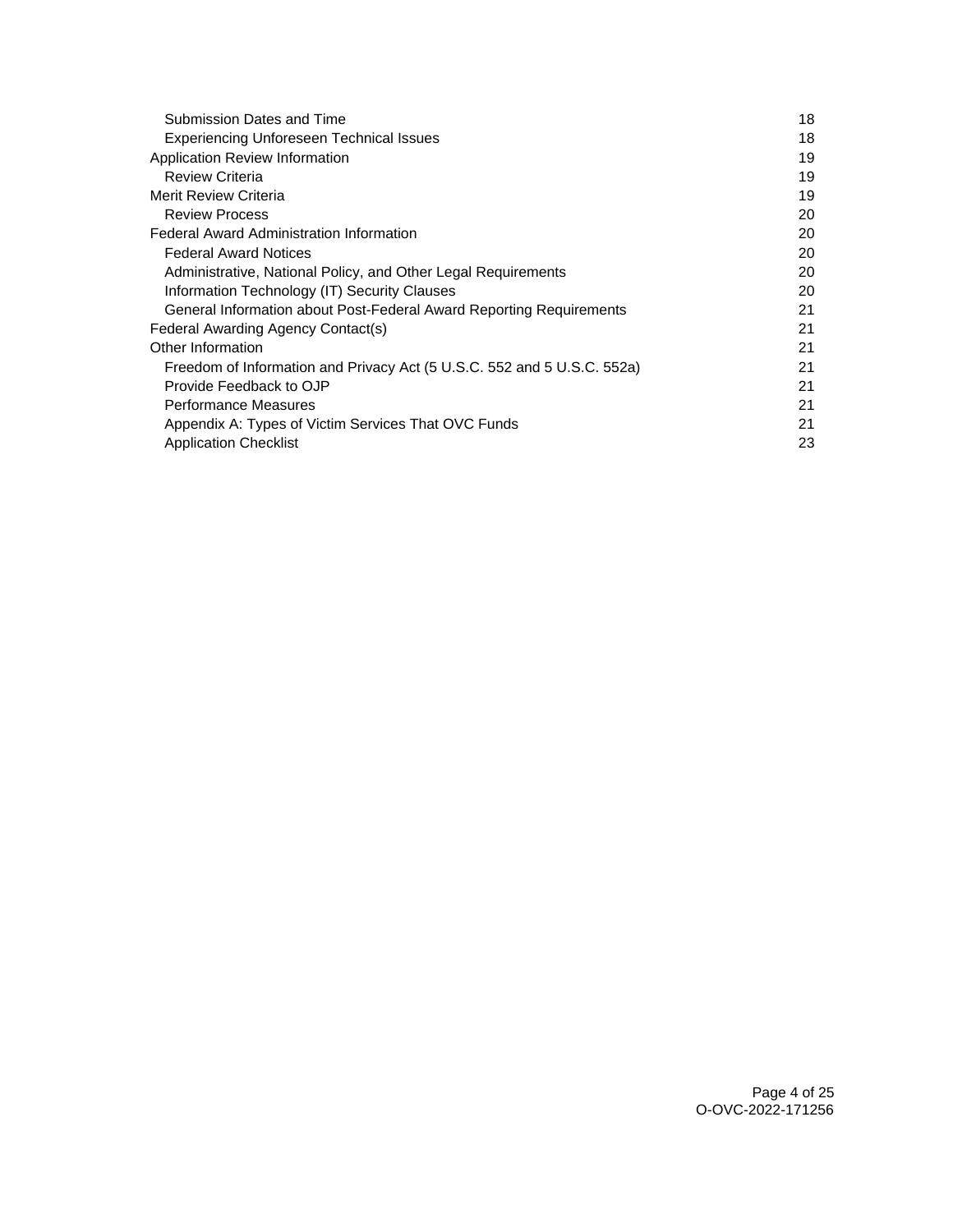# <span id="page-4-0"></span>**Program Description**

#### **Overview**

OJP is committed to advancing work that promotes civil rights and racial equity, increases access to justice, supports crime victims and individuals impacted by the justice system, strengthens community safety and protects the public from crime and evolving threats, and builds trust between law enforcement and the community.

To enhance capacity to identify, assist, and provide services to all victims of human trafficking, the Office for Victims of Crime (OVC) leads the Nation in supporting victim-centered and trauma-informed programs, policies, and resources that promote justice, access, and empowerment.

This program will provide funding for services to victims of human trafficking, as defined by 22 U.S.C. § 7102  $(11).$ 

#### **Statutory Authority**

22 U.S.C. § 7105(b)(2)

### **Specific Information**

Pursuant to 22 U.S.C. § 7105(b)(2), OVC supports programs that provide housing and associated support services to victims of human trafficking.

Rapid Rehousing is the primary focus of this solicitation. Rapid Rehousing is a type of housing assistance in which supportive services and transitional housing are provided to assist victims to move as quickly as possible into permanent housing and achieve stability.

For some victims, the use of emergency shelter or crisis housing may be the best approach for establishing longterm sustainable housing. If emergency shelter or crisis housing is the preferred housing choice to meet the immediate housing needs of victims, the applicant must work with victims to identify longer-term housing as soon as it is safe and feasible for the victim, while providing necessary case management and culturally responsive support services.

Under this program, applicants may propose services/activities related to the following:

- Emergency shelter, meaning a type of shelter or non-permanent housing in which a victim of human trafficking may be placed for less than 6 months, depending on the immediate need and preference of the victim. Crisis housing can be provided on an emergency, temporary basis, which may include congregate shelter and/or hotel/motel placements as a bridge to imminent shelter openings or other housing.
- Transitional housing assistance, meaning temporary housing offered for at least 6 months and no more than 24 months that helps victims transition into permanent housing. Transitional housing is not an extended shelter stay.
- Short-term housing assistance, meaning rental assistance and/or other financial assistance (e.g., utility assistance, relocation costs) offered for at least 6 months and no more than 24 months that helps victims transition into permanent housing. Short-term housing assistance is not emergency shelter, rental assistance offered for less than 6 months, or financial assistance for victims not provided with housing.

In addition to providing housing, projects must also include culturally responsive and meaningfully accessible support services designed to enable victims of human trafficking and any dependents to—

- 1. locate and secure permanent housing;
- 2. secure employment, including obtaining employment counseling, occupational training, job retention counseling, meaningful access to language assistance services, and counseling concerning entry or re-entry into the workforce; and

integrate into a community by providing victims and dependents with services such as transportation, Page 5 of 25

O-OVC-2022-171256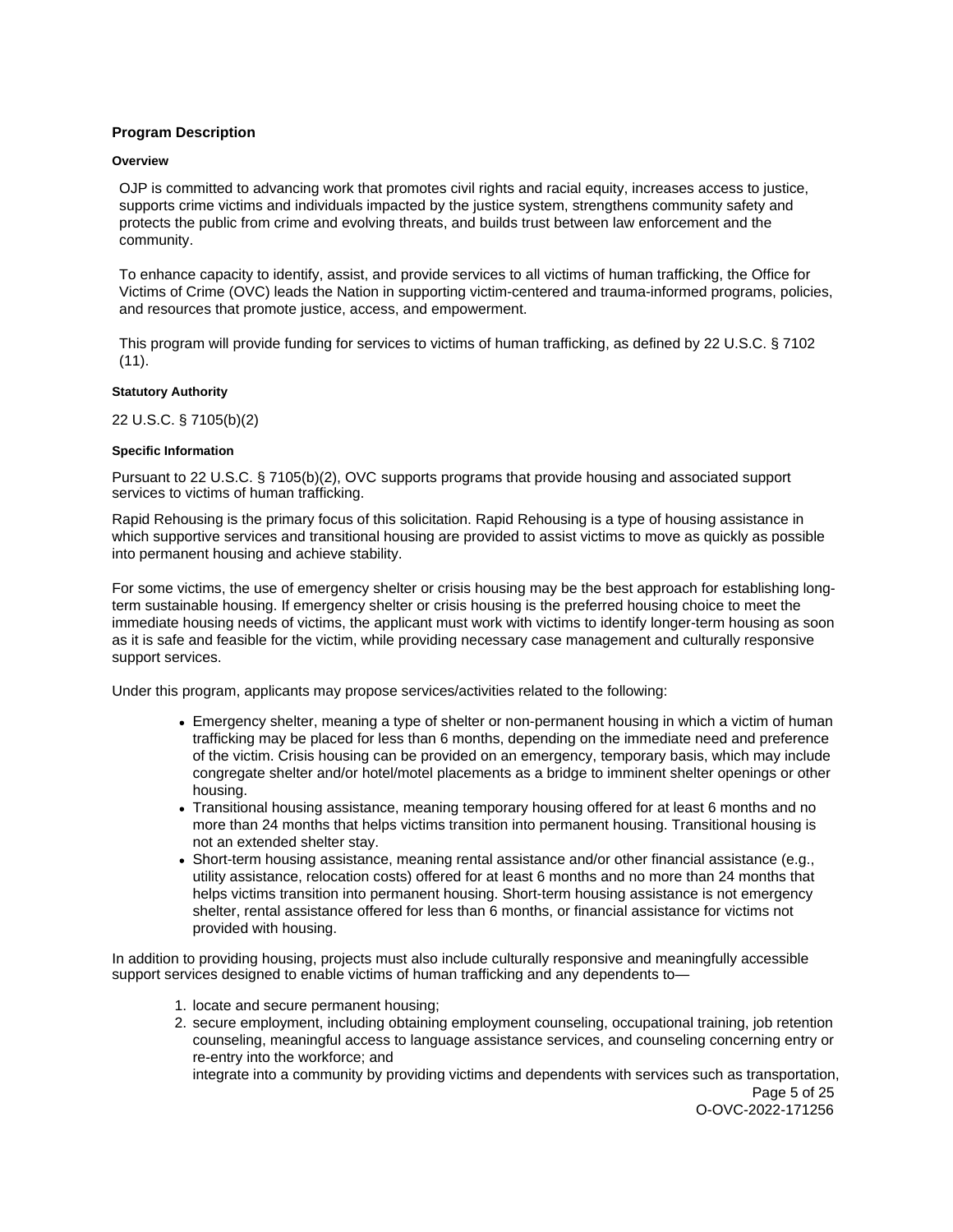counseling, childcare services, meaningful access to language assistance services, case management, and other assistance. Participation in the support services shall be voluntary.

# **Limited Use of Funds**

The following activities can be supported only in limited circumstances:

- 1. **Legal services**  Use of grant funds for legal services is limited to providing legal services to victims in the housing program and must terminate when they obtain permanent housing. Legal services are limited to those that are necessary to enable a housing program participant to locate and secure housing and to integrate into a community, including legal services regarding housing, protection orders, and limited immigration matters that affect a victim's ability to obtain housing. Funds may not be used for comprehensive, long-term legal assistance, such as divorce or child custody.
- 2. **Purchase and/or lease of vehicles**  Requests to use grant funds for the purchase and/or lease of a vehicle by the grant applicant or a project partner will be considered on a case-by-case basis. If an applicant is requesting funds for a vehicle, a lease/purchase analysis must be submitted with the application and the costs must be included in the budget and budget narrative. Grant funds may not be used for the purchase of and/or down payment on a vehicle for private ownership by a victim in a transitional housing program.
- 3. **Services for children**  Housing and supportive services may be provided to human trafficking victims of any age under this program. Grant funds may be used to provide direct services to victims' dependent children where such services are an ancillary part of providing housing and supportive services to the child's parent (or legal guardian) who is a victim of human trafficking.

## **Mandatory Program Requirements**

Applicants that receive funding under this program will be required to undergo the following:

- 1. Submit the policies, procedures, and rules governing the provision of housing and support services for review and approval (post award).
- 2. Ensure the policies and procedures follow applicable federal and state laws protecting the civil rights of program participants and staff (post award).
- 3. Offer culturally responsive support services to trafficking victims receiving housing and their dependents.
- 4. Offer follow-up culturally responsive support services for trafficking victims who secure permanent housing. Follow-up services are limited to advocacy, support groups, case management, and minimal financial assistance (e.g., first month's rent for permanent housing).
- 5. Ensure that any staff, partner staff, or service providers working with trafficking victims are adequately licensed and trained to work with such victims, including by accessing OVC-supported training and technical assistance.
- 6. Send the housing navigator, project coordinator or program director, and one other key staff member to a virtual or in-person OVC grantee orientation and have relevant staff participate in OVCsponsored training and technical assistance.
- 7. Provide all grant-funded staff at least one session of training (to be delivered by individuals or organizations with demonstrable expertise) related to diversity, equity, inclusion, and/or accessibility, including meaningful access to language services, and tied to program goals and objectives annually.

## **Ensuring Civil Rights**

Federal laws prohibit recipients of funding administered by OJP from discriminating in the delivery of services on the basis of age, race, color, national origin, religion, or disability. Applicable federal laws also prohibit recipients from discriminating on the basis of disability in their employment practices, and from discriminating against employees and beneficiaries on the basis of sex in funded education or training programs. Recipients are also obligated under federal civil rights laws to provide meaningful access to their programs and activities for persons with [limited English proficiency.](https://www.ojp.gov/program/civil-rights/limited-english-proficient-lep) Under certain circumstances, it might be permissible to limit services based upon age. Please note that other federal, state or local laws prohibiting discrimination may apply.

# **Enhancing Access to Services and Promoting Survivor Autonomy**

OVC is committed to an approach to human trafficking that is trauma-informed, victim-centered, survivor-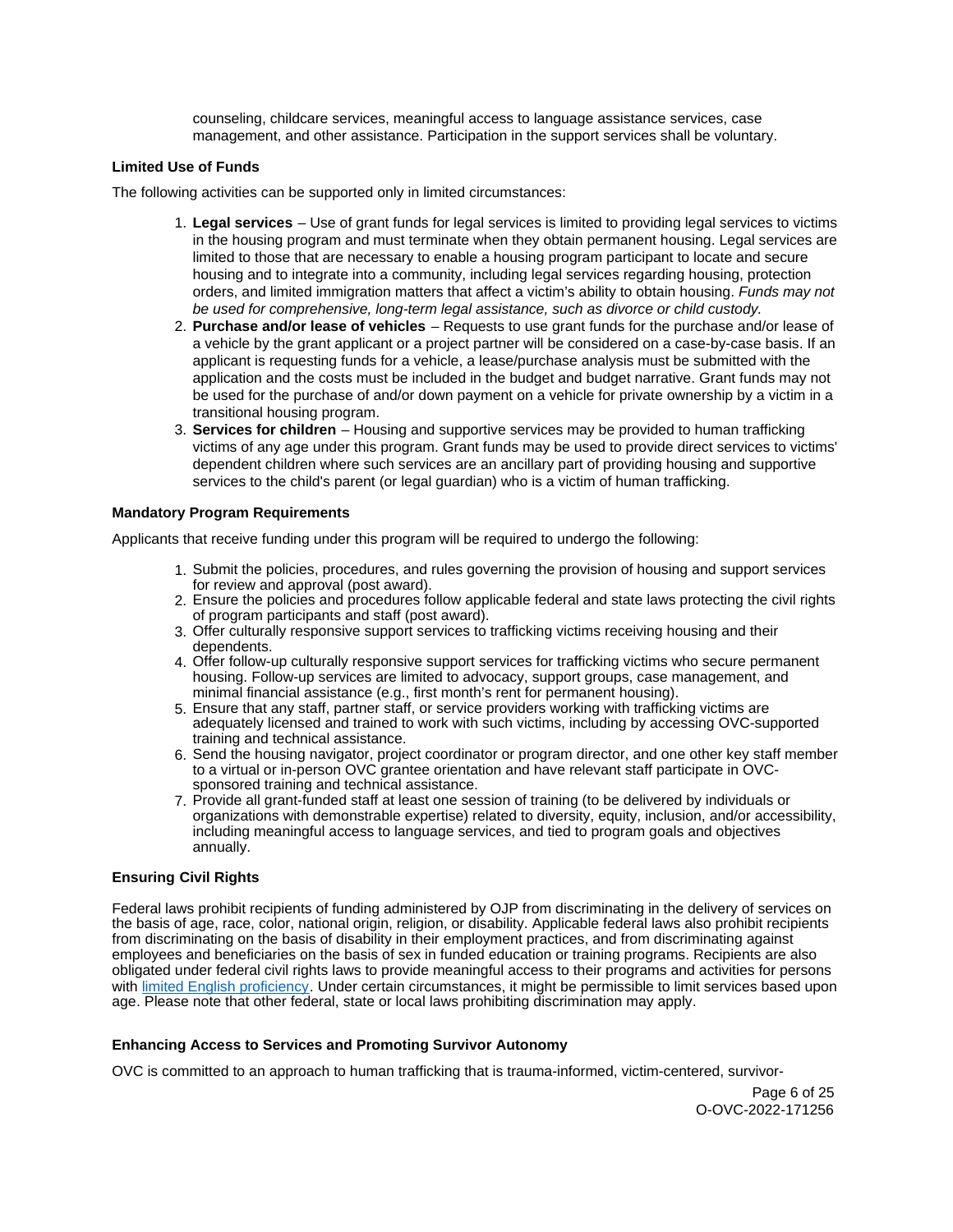informed, culturally responsive, and evidence-based. Definitions of these concepts are available in the glossary of OVC's [Model Standards for Serving Victims and Survivors of Crime](https://ovc.ojp.gov/sites/g/files/xyckuh226/files/model-standards/6/glossary.html).

In line with these concepts and to enhance survivors' access to victim services, programs funded under this solicitation will engage in practices that remove barriers to receiving services and support survivor autonomy. Such practices will reduce requirements to engage in services, promote survivors' choice within service delivery, and protect victim privacy and confidentiality.

Funded programs will demonstrate their commitment to this approach by maintaining the following (Note: many of these requirements are mandated by federal civil rights laws, while others reflect OVC's policy direction to recipients to enhance access to services and promote survivor autonomy):

- Procedures or policies that provide all survivors access to safe shelter, advocacy services, counseling, and other assistance without exclusions based on their actual or perceived sex, age, immigration status, national origin (including limited English proficiency), race, religion, sexual orientation, gender identity, mental health condition, physical health condition, criminal record, involvement in commercial sex, income or lack of income, or the age and/or sex of their children. For those programs that by their design target a particular population (e.g., youth, gender-specific) there should be procedures or policies in place to ensure access to comparable, qualified services for other survivors seeking support.
- Procedures or policies that protect the confidentiality of information and/or privacy of persons receiving services.
- Procedures or policies that do not require victims to take certain actions (e.g., receive counseling, report to law enforcement, commit to sobriety) to be eligible for or to receive services. For youthserving programs with justifiable mandatory requirements, a shared decision making model should [be used to provide minors with agency in determining a course of action.](https://www.acf.hhs.gov/sites/default/files/documents/fysb/acf_issuebrief_htprevention_10202020_final_508.pdf)
- Project designs, products, services, and/or budgets that consider the unique needs of individuals with disabilities, with limited English proficiency, or who are Deaf or hard of hearing, including accessibility for such individuals.

Applications that propose activities that jeopardize victim safety or that deter or prevent physical or emotional healing for victims may receive a deduction in points during the peer review process. Such practices may include, but are not limited to, confiscation of cell phones, random room searches, required dress codes, mandated chores, and garnishing of wages for a savings account. These actions mirror power and control dynamics of a trafficking situation.

## **Unallowable Costs**

The following activities cannot be supported with grant funds:

- 1. **Holding beds**  Grantees may not "hold beds" in a housing facility by charging their cost to the grant and keeping them empty until a victim needs the bed, when other victims need access to the beds, as this would be considered an unallowable contingency payment (see C.F.R. 200.433 (c)).
- 2. **Stipends/incentives to participate in services**  Neither cash nor non-cash stipends or incentives may be paid to victims to encourage their participation in services. Nominal cash or non-cash stipends (e.g., taxi or ride share vouchers, public transportation tickets or tokens, money to pay for child care, gift cards for meals that are necessary when participants receive services) are allowable.
- 3. **Savings accounts for victims**  Federal funds cannot be invested in savings accounts for victims. 4. **Primary prevention activities** – Per 22 U.S.C. § 7105(b)(2), the purpose of this funding is to
- support victim service programs; therefore, applicants should not propose primary prevention activities under this program.
- 5. **Financial support for private residence**  Grant funds may not be used to keep victims in their privately-owned homes or to prevent them from losing such housing.
- 6. **Construction or purchase of property**
- 7. **Drug and/or alcohol testing**

# **Limitation on Use of Funds (22 USC 7110(g))**

The following statutory language applies to all awards under this solicitation:

1. Restriction on programs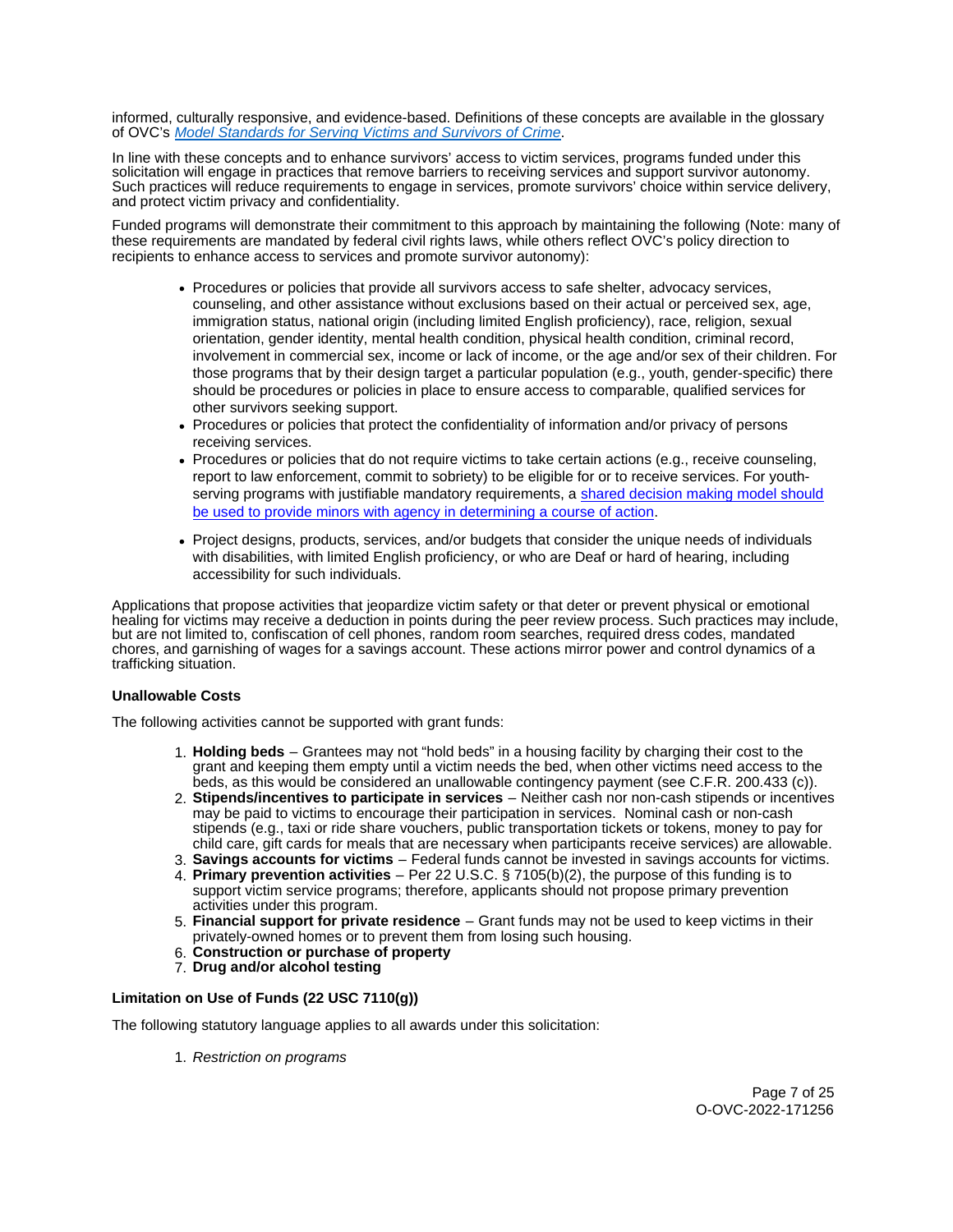<span id="page-7-0"></span>No funds made available to carry out this chapter, or any amendment made by this chapter, may be used to promote, support, or advocate the legalization or practice of prostitution. Nothing in the preceding sentence shall be construed to preclude assistance designed to promote the purposes of this Act by ameliorating the suffering of, or health risks to, victims while they are being trafficked or after they are out of the situation that resulted from such victims being trafficked.

# 2. Restriction on organizations

No funds made available to carry out this chapter, or any amendment made by this chapter, may be used to implement any program that targets victims of severe forms of trafficking in persons described in section 7102(9) (A) of this title through any organization that has not stated in either a grant application, a grant agreement, or both, that it does not promote, support, or advocate the legalization or practice of prostitution. The preceding sentence shall not apply to organizations that provide services to individuals solely after they are no longer engaged in activities that resulted from such victims being trafficked.

Pursuant to the statute above, OVC requires grantees under this program to agree to the following grant condition:

Recipient certifies that it does not promote, support, or advocate the legalization or practice of prostitution, nor will it use grant funds or program match funds to promote, support, or advocate the legalization or practice of prostitution.

## **Information on Managing Human Trafficking Awards**

For more information on implementation of OVC Human Trafficking award, please consult the [OVC Human](https://ovc.ojp.gov/program/human-trafficking/ovc-human-trafficking-program-faqs)  [Trafficking Grantee FAQ document.](https://ovc.ojp.gov/program/human-trafficking/ovc-human-trafficking-program-faqs)

## **Goals, Objectives, Deliverables, and Timeline**

## **Goals**

The goal of this program is to provide safe, stable housing and appropriate trauma-informed, victim-centered services by organizations with the capacity to implement collaborative, coordinated, and comprehensive services models. Organizations are to engage with appropriate local resources to address the needs of victims of human trafficking that will lead to increased autonomy, self-sufficiency, and increased safety and well-being.

## **Objectives**

Objectives include the following:

- 1. Deliver and expand housing interventions and related support services for victims of human trafficking.
- 2. Collaborate with and train local partners (e.g., housing and service providers, community and faith-based organizations) to improve their knowledge and ability to identify and appropriately respond to human trafficking victims.
- 3. Provide victims of human trafficking with trauma-informed, victim-centered support services or referrals for other essential services.
- 4. Develop and implement housing policies and training that consistently incorporate low-barrier, victim-centered, trauma-informed, and collaborative approaches.
- 5. Inform federal, state, and local frameworks and collaboration models to meet the housing needs of victims of human trafficking.
- 6. Improve outcomes for victims of human trafficking.
- 7. Collect data and conduct ongoing assessment activities to determine if the program is meeting the stated goals and objectives.

# **Deliverables**

The deliverables to be provided are services, measured quarterly by service-hour or units delivered, type of service, number of new and continuing victims served, and other key data points.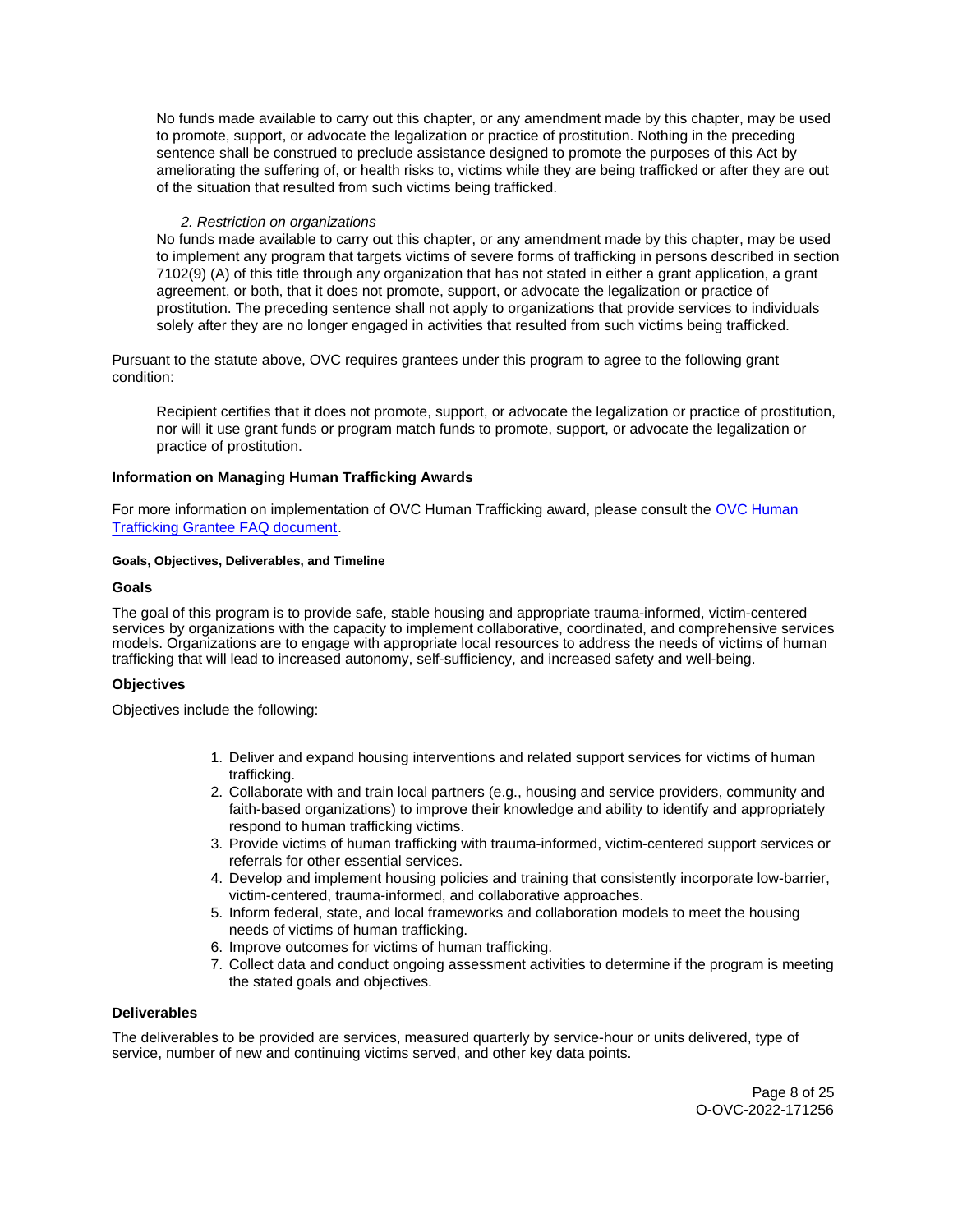<span id="page-8-0"></span>The Goals, Objectives, and Deliverables are directly related to the performance measures that show the completed work's results, as discussed in the "Application and Submission Information" section.

In addition, deliverables include the following:

- 1. Expand collaborative partnerships among federal, state, local, and tribal housing providers as well as system- and community-based service providers. Successful applicants must work with other organizations (e.g., those that serve the homeless) and stakeholders throughout the applicant's geographic area to identify safe, affordable housing options and remove barriers for victims of human trafficking in obtaining housing. Federal funds may be applied to create or support a **housing navigator position** to meet this need. Other tasks for this position may include assisting victims in locating, obtaining, and retaining suitable housing, including tenant counseling (e.g., being responsible for rent as provided in the lease); assisting victims in understanding the language in leases and their rights and responsibilities; educating stakeholders and landlords about housing protections on behalf of victims; aiding in lease negotiations with landlords; assisting victims with challenges that may arise related to rent payment, housing conditions, or other identified concerns; and attending local housing stakeholder meetings (e.g., Continuum of Care, Public Housing Authority) and developing relationships with local landlords and apartment associations. The housing navigator position is different from a case manager or advocate. The administration of financial assistance and delivery of case management services should be separated and provided by different staff members to reflect "real world" interactions. When a case manager assumes both roles, victims may not share important information with staff for fear it will affect receipt of continued financial assistance.
- 2. Conduct training and public awareness activities for housing stakeholders (e.g., Continuum of Care, Public Housing Agencies, tribal organizations, private landlords) to improve their knowledge of human trafficking and ability to identify and respond appropriately to victims.
- 3. Provide (directly and through partnerships) an array of services that victims of human trafficking require to address their individualized needs for safety, security, and healing. See Appendix A for the types of services that may be provided to trafficking victims under this award. Note: Legal services provided under this are program are limited; please see the "Limited Use of Funds" section above. Collaborations that yield culturally and linguistically appropriate interventions and services to those with limited English proficiency, disabilities, and functional needs are encouraged.
- 4. Finalize and implement housing policies and procedures governing the provision of housing and support services.

All successful applicants—even those who already have an existing OVC Housing Assistance for Victims of Human Trafficking award—will be required to review and refine their existing housing policies and procedures to align with [OVC Model Standards](https://ovc.ojp.gov/sites/g/files/xyckuh226/files/model-standards/6/index.html) and practices as outlined under "Enhancing Access to Services and Promoting Survivor Autonomy."

The Goals, Objectives, and Deliverables are directly related to the performance measures that show the completed work's results, as discussed in the "Application and Submission Information" section.

#### **Evidence-Based Programs or Practices**

OJP strongly encourages the use of data and evidence in policymaking and program development for criminal justice, juvenile justice, and crime victim services. For additional information and resources on evidence-based programs or practices, see the [OJP Grant Application Resource Guide.](https://www.ojp.gov/funding/apply/ojp-grant-application-resource-guide#evidence-based)

#### **Information Regarding Potential Evaluation of Programs and Activities**

OJP may conduct or support an evaluation of the programs and activities funded under this solicitation. For additional information, see the [OJP Grant Application Resource Guide](https://www.ojp.gov/funding/apply/ojp-grant-application-resource-guide#potential-evaluation) section entitled "Information Regarding Potential Evaluation of Programs and Activities."

#### **OJP Priority Areas**

The Department of Justice is committed to advancing work that promotes civil rights and racial equity, increases access to justice, supports crime victims and individuals impacted by the justice system, strengthens community safety and protects the public from crime and evolving threats, and builds trust between law enforcement and the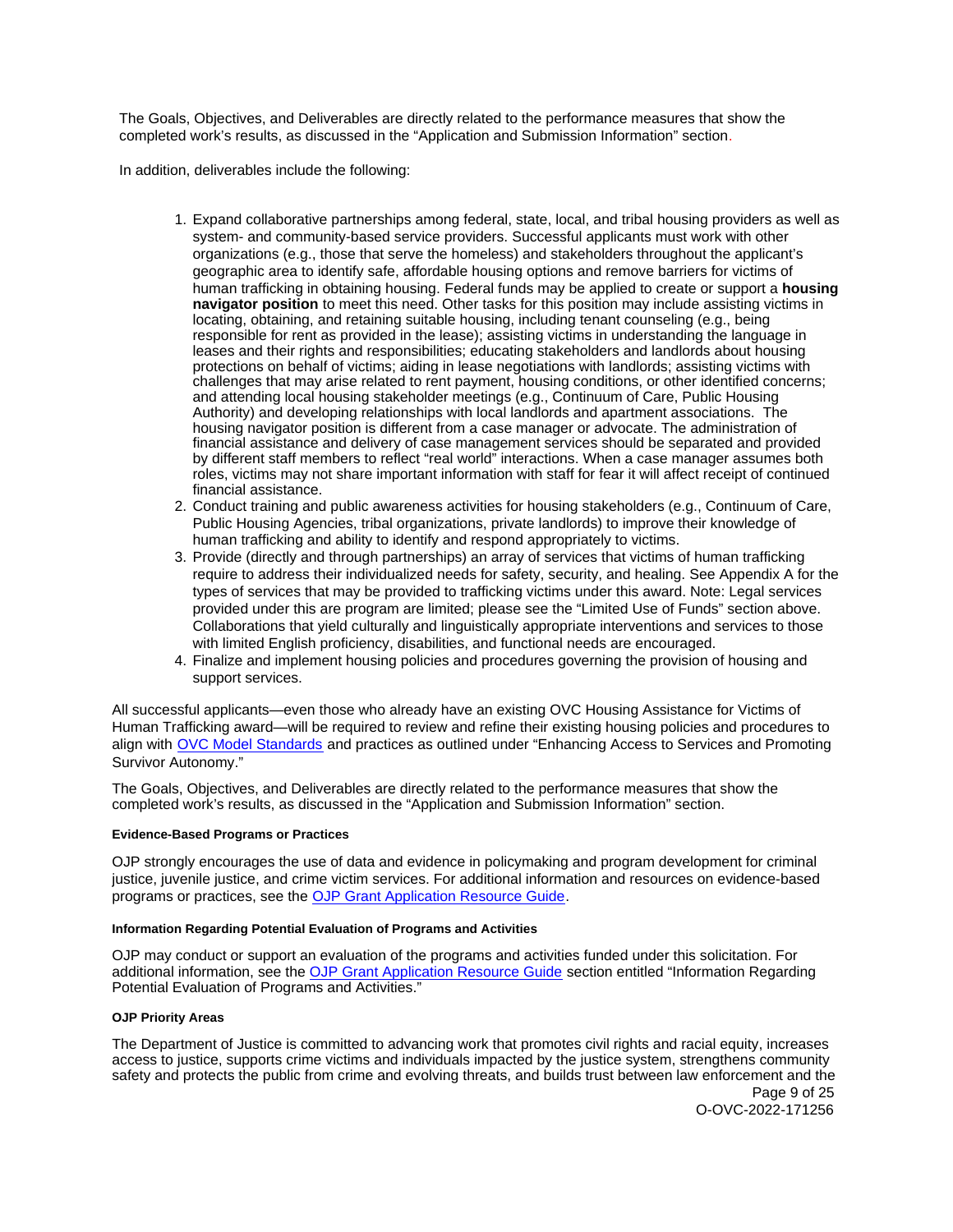<span id="page-9-0"></span>community.

1. Priority Considerations Supporting Executive Order 13985, Advancing Racial Equity and Support for [Underserved Communities Through the Federal Government](https://www.whitehouse.gov/briefing-room/presidential-actions/2021/01/20/executive-order-advancing-racial-equity-and-support-for-underserved-communities-through-the-federal-government/) 

Consistent with this Executive Order, the term "underserved community" refers to a population sharing a particular characteristic, as well as a geographic community, that has been systematically denied a full opportunity to participate in aspects of economic, social, and civic life or whose members have been historically underserved, marginalized, and adversely affected by inequality. Such communities include, among others, Black people, Hispanics and Latino/a/e people, Native American and other Indigenous peoples of North America (including Alaska Natives, Eskimos, and Aleuts), Asian Americans, Native Hawaiians, and Pacific Islanders.

In support of Executive Order 13985, OJP will:

A. Give priority consideration to applications that include project(s) that will promote racial equity and the removal of barriers to access and opportunity for communities that have been historically underserved, marginalized, and adversely affected by inequality, when making award decisions.

To receive this consideration, the applicant must describe how the proposed project(s) will address potential inequities and barriers to equal opportunity, and/or contribute to greater access to services for underserved and historically marginalized populations.

B. Give priority consideration to applicants that can demonstrate that their capabilities and competencies for implementing their proposed project(s) are enhanced because the applicant (or at least one proposed subrecipient that will receive at least 30% of the requested award funding, as demonstrated in the Budget Worksheet and Budget Narrative) identifies as a culturally specific organization. To receive this additional priority consideration, applicants must describe how being a culturally specific organization (or funding the culturally specific subrecipient organization(s)) will enhance their ability to implement the proposed project (s) and should also specify which culturally specific populations are intended or expected to be served or to have their needs addressed under the proposed project(s).

Culturally specific organizations are defined for purposes of this solicitation as private nonprofit or tribal organizations whose primary purpose as a whole is to provide culturally specific services to, among others, Black people, Hispanics and Latino/a/e people, Native American and other Indigenous peoples of North America (including Alaska Natives, Eskimos, and Aleuts), Asian Americans, Native Hawaiians, and/or Pacific Islanders.

Note: Addressing these priority areas is one of many factors that OJP considers in making funding decisions. Receiving priority consideration for one or more priority areas is not a guarantee of an award.

#### **Federal Award Information**

#### **Solicitation Categories**

This solicitation does not include Solicitation Categories.

**Awards, Amounts and Durations** 

**Anticipated Number of Awards Anticipated Maximum Dollar Amount of Awards**  18 \$800,000.00 **Period of Performance Start Date Period of Performance Duration (Months)**  10/1/22 12:00 AM 36 **Anticipated Total Amount to be Awarded Under** 

**Solicitation**  [\\$15,000,000.00](https://15,000,000.00) 

#### **Continuation Funding Intent**

OVC may, in certain cases, provide additional funding in future years to awards made under this solicitation,

Page 10 of 25 O-OVC-2022-171256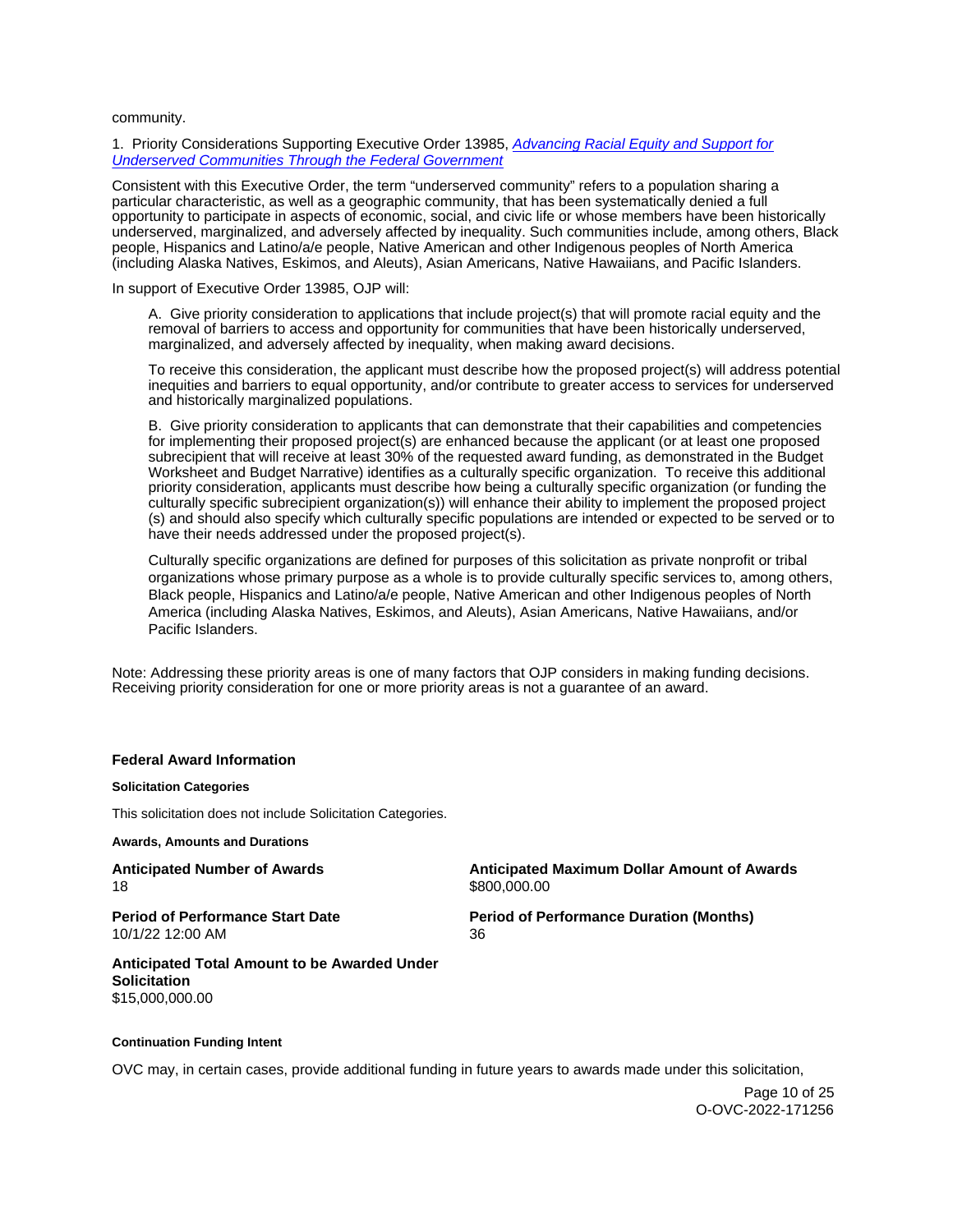<span id="page-10-0"></span>through continuation awards. OJP will consider, among other factors, OJP's strategic priorities, a recipient's overall management of the award, and the award-funded work's progress, when making continuation award decisions.

## **Availability of Funds**

This solicitation, and awards (if any are made) under this solicitation, are subject to the availability of appropriated funds and to any modifications or additional requirements that may be imposed by the agency or by law. In addition, nothing in this solicitation is intended to, and does not, create any right or benefit, substantive or procedural, enforceable at law or in equity by any party against the United States, its departments, agencies, or entities, its officers, employees, or agents, or any other person.

## **Types of Awards**

OVC expects to make awards under this solicitation as grants. See the "Administrative, National Policy, and Other Legal Requirements" section of the [OJP Grant Application Resource Guide](https://ojp.gov/funding/Apply/Resources/Grant-App-Resource-Guide.htm) for a brief discussion of important statutes, regulations, and award conditions that apply to many (or in some cases, all) OJP grants.

#### **Financial Management and System of Internal Controls**

Award recipients and subrecipients (including recipients or subrecipients that are pass-through entities) must, as described in the Part 200 Uniform Requirements as set out at 2 C.F.R. 200.303, comply with standards for financial and program management. See the [OJP Grant Application Resource Guide](https://www.ojp.gov/funding/apply/ojp-grant-application-resource-guide#fm-internal-controls) for additional information.

**Budget Information** 

## **Cost Sharing or Matching Requirement**

Pursuant to 22 U.S.C. § 7105(b)(2), awards made under this solicitation require a 25-percent **cash or in-kind match**.

Federal funds awarded under this solicitation may not cover more than 75% of the total costs of the project being funded. An applicant must identify the source of the 25% non-federal portion of the total project costs and how it will use match funds. If a successful applicant's proposed match exceeds the required match amount, and OJP approves the budget, the total match amount incorporated into the approved budget becomes mandatory and subject to audit. ("Match" funds may be used only for purposes that would be allowable for the federal funds.) Recipients must satisfy this match requirement with cash or in-kind match. The formula for calculating match is:

 $F$ ederal Award Amount  $F$  = Adjusted (Total) Project Costs

Federal Share Percentage

Required Recipient's Share Percentage x Adjusted Project Cost = Required Match

**Example:** 75%/25% match requirement: for a federal award amount of \$350,000, calculate match as follows:

 $$350,000 = $466,667$  25% x \$466,667 = \$116,667 match

75%

Page 11 of 25 O-OVC-2022-171256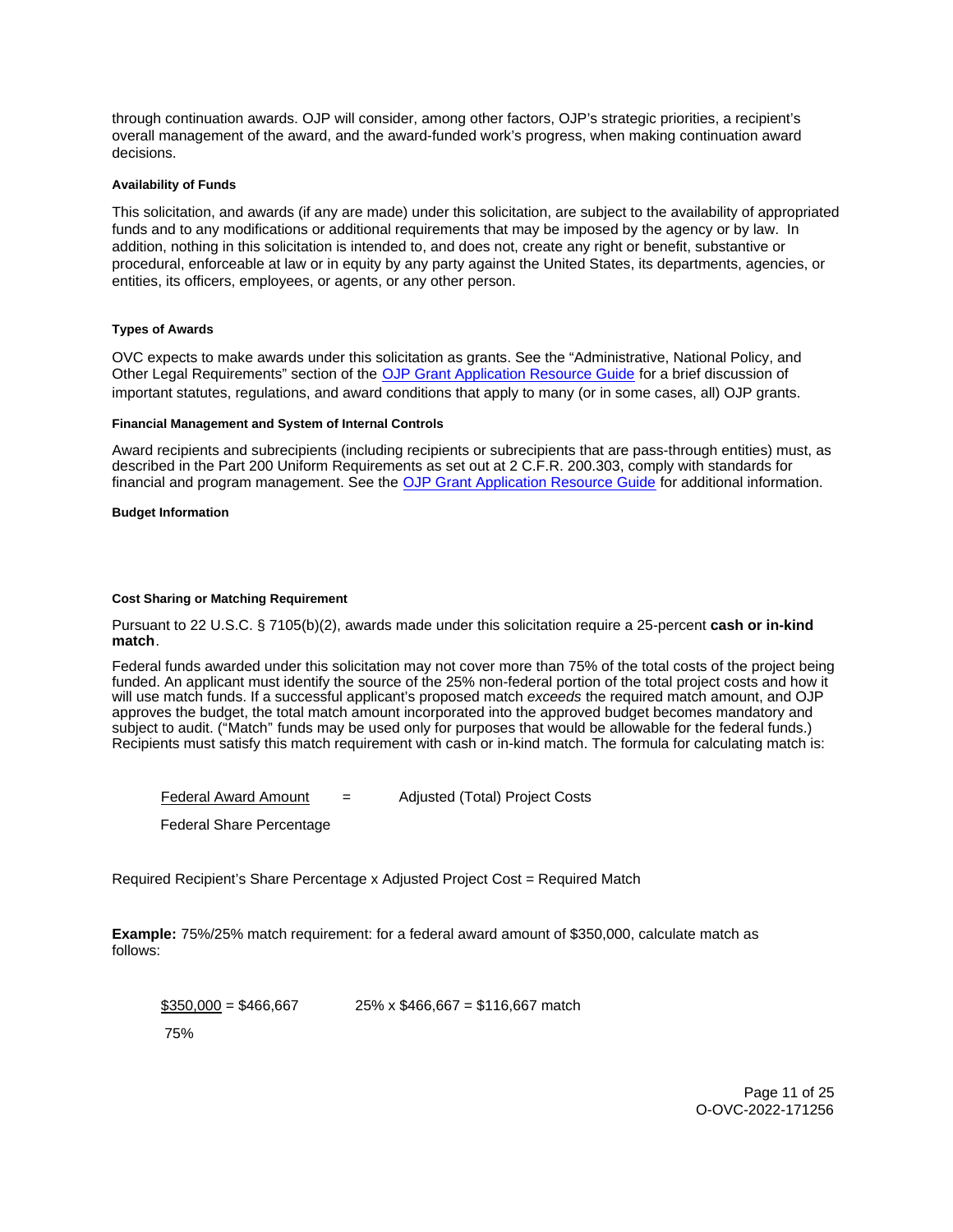<span id="page-11-0"></span>See the [OJP Grant Application Resource Guide](https://www.ojp.gov/funding/Apply/Resources/Grant-App-Resource-Guide.htm) for additional information on this match requirement. For stepby-step instructions for entering match amounts in the budget, see the [Budget Summary Match Guide.](https://justicegrants.usdoj.gov/sites/g/files/xyckuh296/files/media/document/budget-summary-match-guide.pdf)

### **Pre-agreement Costs (also known as Pre-award Costs)**

See the [OJP Grant Application Resource Guide](https://www.ojp.gov/funding/apply/ojp-grant-application-resource-guide#pre-agreement-costs) information on Pre-agreement Costs (also known as Pre-award Costs).

## **Limitation on Use of Award Funds for Employee Compensation: Waiver**

See the [OJP Grant Application Resource Guide](https://www.ojp.gov/funding/apply/ojp-grant-application-resource-guide#limitation-use-award) information on the Limitation on Use of Award Funds for Employee Compensation; Waiver.

## **Prior Approval, Planning, and Reporting of Conference/Meeting/Training Costs**

See the [OJP Grant Application Resource Guide](https://www.ojp.gov/funding/apply/ojp-grant-application-resource-guide#prior-approval) for information on Prior Approval, Planning, and Reporting of Conference/Meeting/Training Costs.

## **Costs Associated with Language Assistance (if applicable)**

See the [OJP Grant Application Resource Guide](https://www.ojp.gov/funding/apply/ojp-grant-application-resource-guide#costs-associated) for information on Costs Associated with Language Assistance.

## **Eligibility Information**

To advance Executive Order 13929 Safe Policing for Safe Communities, the Attorney General determined that all state, local, and university or college law enforcement agencies must be certified by an approved independent credentialing body or have started the certification process, to be eligible for FY 2022 DOJ discretionary grant funding. To become certified, the law enforcement agency must meet two mandatory conditions: (1) the agency's use-of-force policies adhere to all applicable federal, state, and local laws and (2) the agency's use-of-force policies prohibit chokeholds except in situations where use of deadly force is allowed by law. The certification requirement also applies to law enforcement agencies receiving DOJ discretionary grant funding through a subaward. For detailed information on this certification requirement, please visit [https://cops.usdoj.gov/SafePolicingEO](https://cops.usdoj.gov/SafePolicingEO%20) to access the Standards for Certification on Safe Policing for Safe Communities, the Implementation Fact Sheet, and the List of Designated Independent Credentialing Bodies.

All recipients and subrecipients (including any for-profit organization) must forgo any profit or management fee.

Nonprofit organizations that hold money in offshore accounts for the purpose of avoiding paying the tax described in 26 U.S.C. § 511(a) are not eligible to apply.

For additional eligibility information, see the solicitation cover page.

For information on cost sharing or match requirements, see the "Federal Award Information" section.

## **Application and Submission Information**

The following application elements **must** be included in the application to meet the basic minimum requirements to advance to peer review and receive consideration for funding:

- Proposal Abstract
- Proposal Narrative
- Budget Worksheet and Budget Narrative (Web-based Form) (The web-based form includes the budget details and the budget narrative.)

See the "Application Elements and Formatting Instructions" section of the [OJP Grant Application Resource Guide](https://www.ojp.gov/funding/apply/ojp-grant-application-resource-guide#application-elements)  for information on what happens to an application that does not contain all the specified elements or is nonresponsive to the scope of the solicitation.

> Page 12 of 25 O-OVC-2022-171256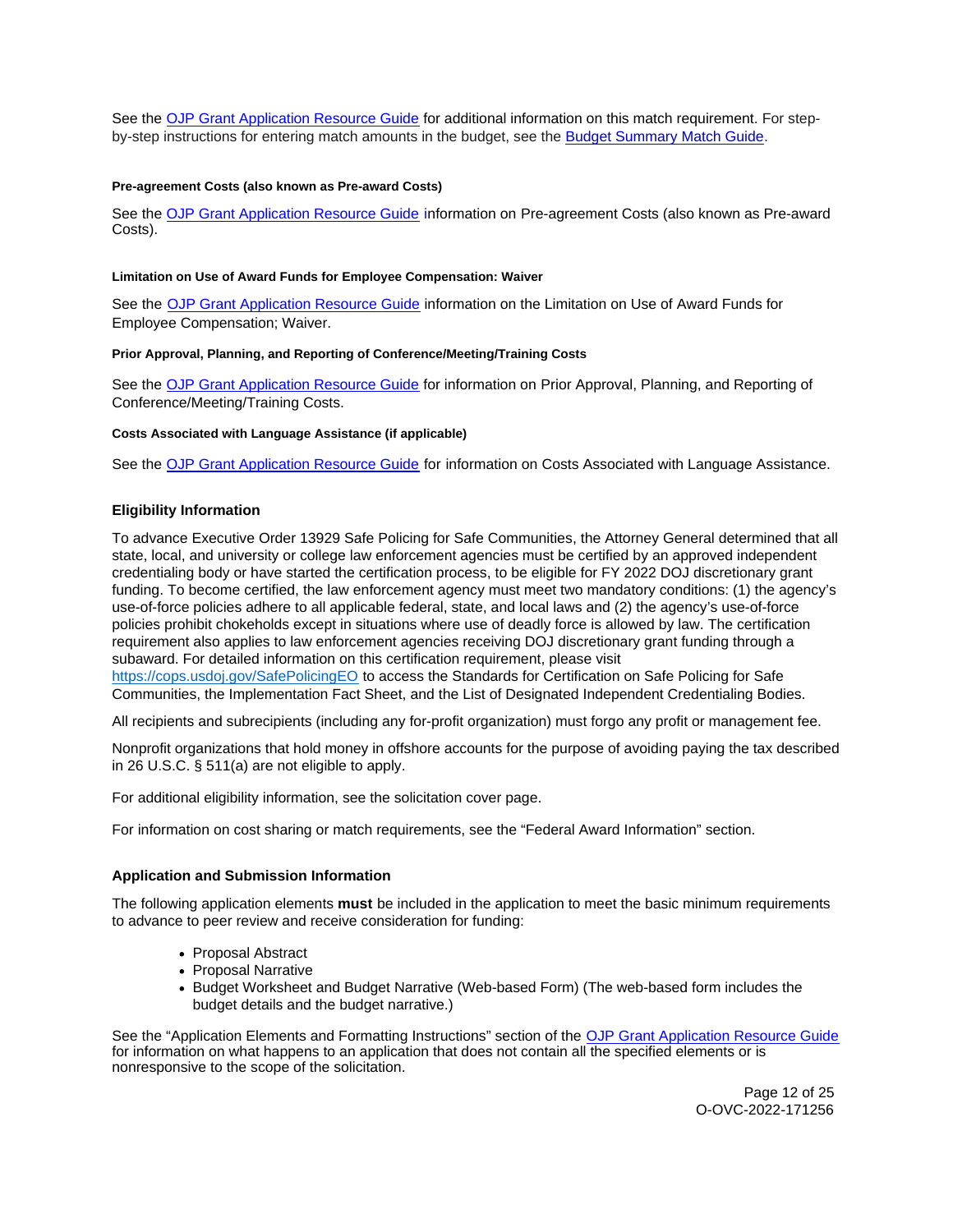#### <span id="page-12-0"></span>**Information to Complete the Application for Federal Assistance (SF-424)**

The SF-424 must be submitted in [Grants.gov](https://Grants.gov). It is a required standard form used as a cover sheet for submission of pre-applications, applications, and related information. See the [OJP Grant Application Resource Guide](https://www.ojp.gov/funding/Apply/Resources/Grant-App-Resource-Guide.htm) for additional information on completing the SF-424.

In Section 8F of the SF-424, please include the name and contact information of the individual **who will complete the application in JustGrants**. JustGrants will use this information (email address) to assign the application to this user in JustGrants.

**Intergovernmental Review:** This solicitation ("funding opportunity") **is not** subject to [Executive Order 12372.](https://www.archives.gov/federal-register/codification/executive-order/12372.html) (In completing the SF-424, an applicant is to answer question 19 by selecting the response that the "Program is not covered by E.O. 12372.")

## **Standard Applicant Information (JustGrants 424 and General Agency Information)**

The Standard Applicant Information section of the JustGrants application is pre-populated with the SF-424 data submitted in [Grants.gov.](https://Grants.gov) The applicant will need to review the Standard Applicant Information in JustGrants and make edits as needed. Within this section, the applicant will need to add zip codes for areas affected by the project; confirm its Authorized Representative; and verify and confirm the organizations unique entity identifier, legal name, and address.

## **Proposal Abstract**

A proposal abstract (no more than 400 words) summarizing the proposed project, including the purpose of the project, primary activities, expected outcomes, the state and geographical service area, intended beneficiaries and subrecipients (if known), will be completed in the JustGrants web-based form. The abstract should indicate if priority consideration is requested and under which consideration (1A and/or 1B). The abstract should be written in the third person and will be made publicly available on the OJP website if the project is awarded.

## **Proposal Narrative**

The proposal narrative should be submitted as an attachment in JustGrants. The attached document should be double-spaced, using a standard 12-point font; have no less than 1-inch margins; and should not exceed 25 pages. Pages should be numbered and submitted as an attachment. If the proposal narrative fails to comply with these length restrictions, OVC may such noncompliance in peer review and in final award decisions.

The following sections must be included as part of the proposal narrative:

a. Statement of the Problem

This section must:

- 1. Describe the nature and scope of the problem that the program will address. Applicants must demonstrate the problem of human trafficking within the targeted geographic area. Applicants should cite the source(s) of this data, which could include local, state, and federal data regarding investigations, prosecutions, and the number of individuals identified as victims of human trafficking in the proposed geographic area and data from victim service providers or other local stakeholders. **Data should come from multiple sources and extend beyond national hotline data.**
- 2. Describe previous or current attempts to address the problem, including documentation of the number of trafficking victims served each year during 2020 and 2021 within the targeted geographic area. At a minimum, applicants must identify the total number of victims they previously served within the targeted geographic area, and the types of victims they have served (sex or labor trafficking victims). Applicants must cite the source(s) of this data.
- 3. Describe the communities to be served, including the geographic area, populations in the service area, and any groups that are vulnerable to human trafficking. Applicants should identify any relevant underserved communities in their geographic area using data to support (e.g., community data, Census data, client data).

Describe current efforts to address the service needs of trafficking survivors in the geographic area, including programs funded through OVC, the Department of Health and Human Services (HHS), the

Page 13 of 25 O-OVC-2022-171256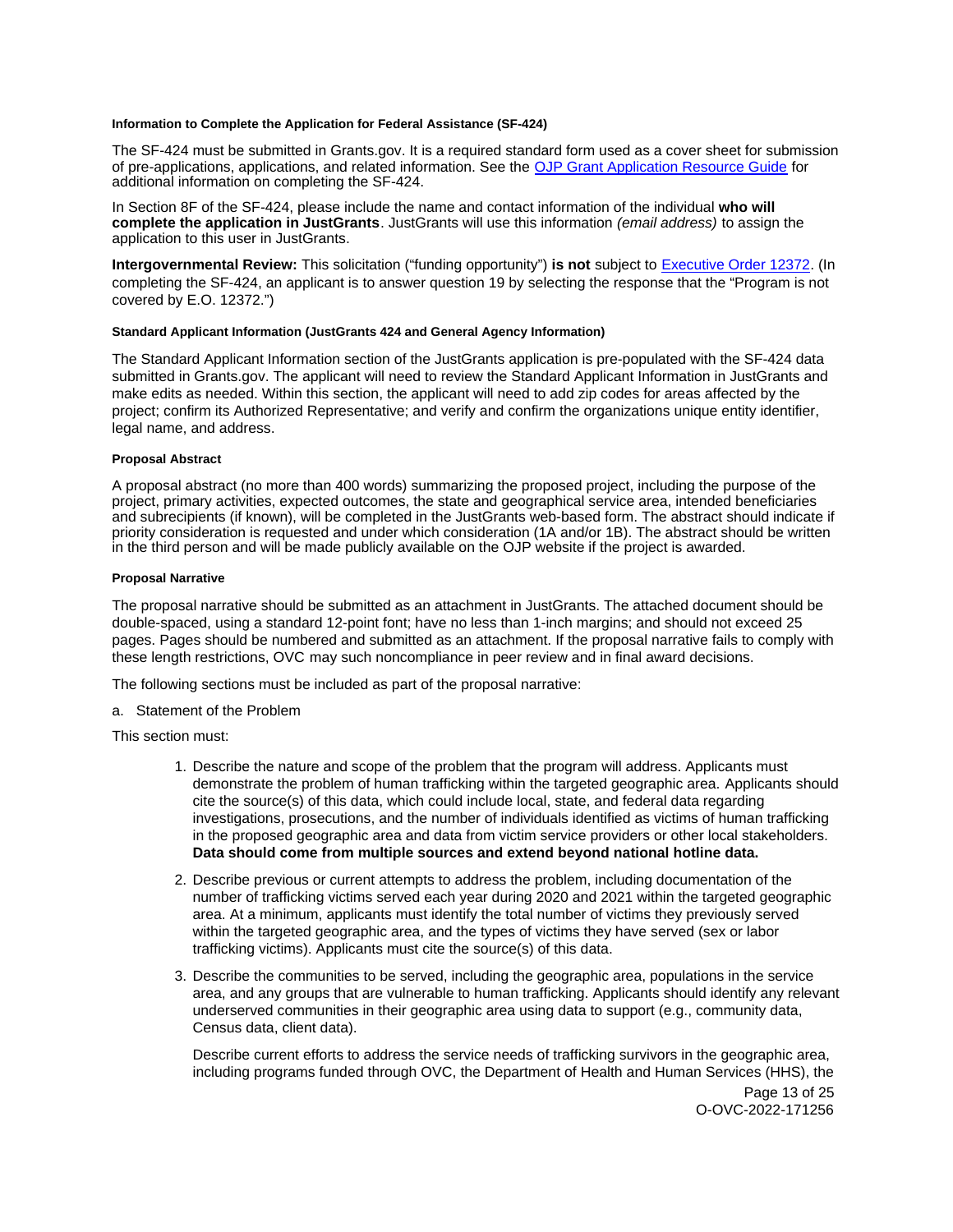Office on Violence Against Women, or with Victims of Crime Act (VOCA) state victim assistance funds. Explain how the proposed project is not duplicative and targets identified gaps.

- b. Project Design and Implementation
	- 1. Clearly state the goals and objectives of this project. Goals and objectives must align with those stated in the Goals, Objectives, Deliverables section of this solicitation.
	- 2. Provide a detailed description of the proposed activities necessary to implement this project and meet the stated goals and objectives.
	- 3. Provide a detailed description of how this project differs in scope and/or breadth from housing activities currently being funded by OVC.
	- 4. Identify which underserved communities, if any, will be targeted through the proposed project.
	- 5. Describe how and where housing and services will be provided, including, but not limited to i. the type of housing (i.e., emergency shelter, crisis housing, transitional housing assistance, or short-term housing assistance), and anticipated location;
		- ii. how housing will be provided (e.g., program-owned, program-rented, landlord/tenant relationship);
		- iii. method for determining client eligibility (e.g., screening, eligibility requirements);
		- iv. housing rules and regulations; and
		- v. fee schedule (if applicable).
	- 6. Describe the plan for follow-up services, including, but not limited to
		- i. what will be offered; and
		- ii. timeframe for follow-up services.
	- 1. Include a timeline for all the tasks and activities to be completed.
	- 2. Link project activities to the requirements of this solicitation and justify the logic of the proposed approach.
	- 3. List project partners, as appropriate, to make the project activities effective and sustainable.
	- 4. Describe how the applicant plans to ensure project activities are trauma-informed and protect the safety and confidentiality needs of victims.
	- 5. Describe how the applicant will meet the individualized service needs of victims and support victiminformed decisions and autonomy within the delivery of services.
	- 6. Describe how the applicant will coordinate with other OVC and federally and state-funded antitrafficking programs to meet the comprehensive needs of trafficking victims.
	- 7. Describe how the applicant will identify and expand collaborative partnerships to secure safe, affordable housing options and remove barriers for victims of human trafficking in obtaining housing.

If the applicant is seeking priority consideration for Priority 1(A), it should address in this section how the proposed project(s) will promote racial equity and/or the removal of barriers to access and opportunity, and/or contribute to greater access to services, for communities that have been historically underserved, marginalized, and adversely affected by inequality.

c. Capabilities and Competencies

This section must:

- 1. Demonstrate the applicant's institutional experience and expertise (or that the applicant has submitted formal agreements with partners with experience and expertise with the application) to effectively implement the requirements of this solicitation.
- 2. Identify the key individuals and organizations involved in the proposed project.
- 3. Demonstrate that the individuals and organizations identified have the capacity to address the stated need, including the expertise necessary to provide services to human trafficking victims, and can successfully implement the proposed project activities.
- 4. Describe specific roles and responsibilities of all project partners and key staff.

Page 14 of 25 O-OVC-2022-171256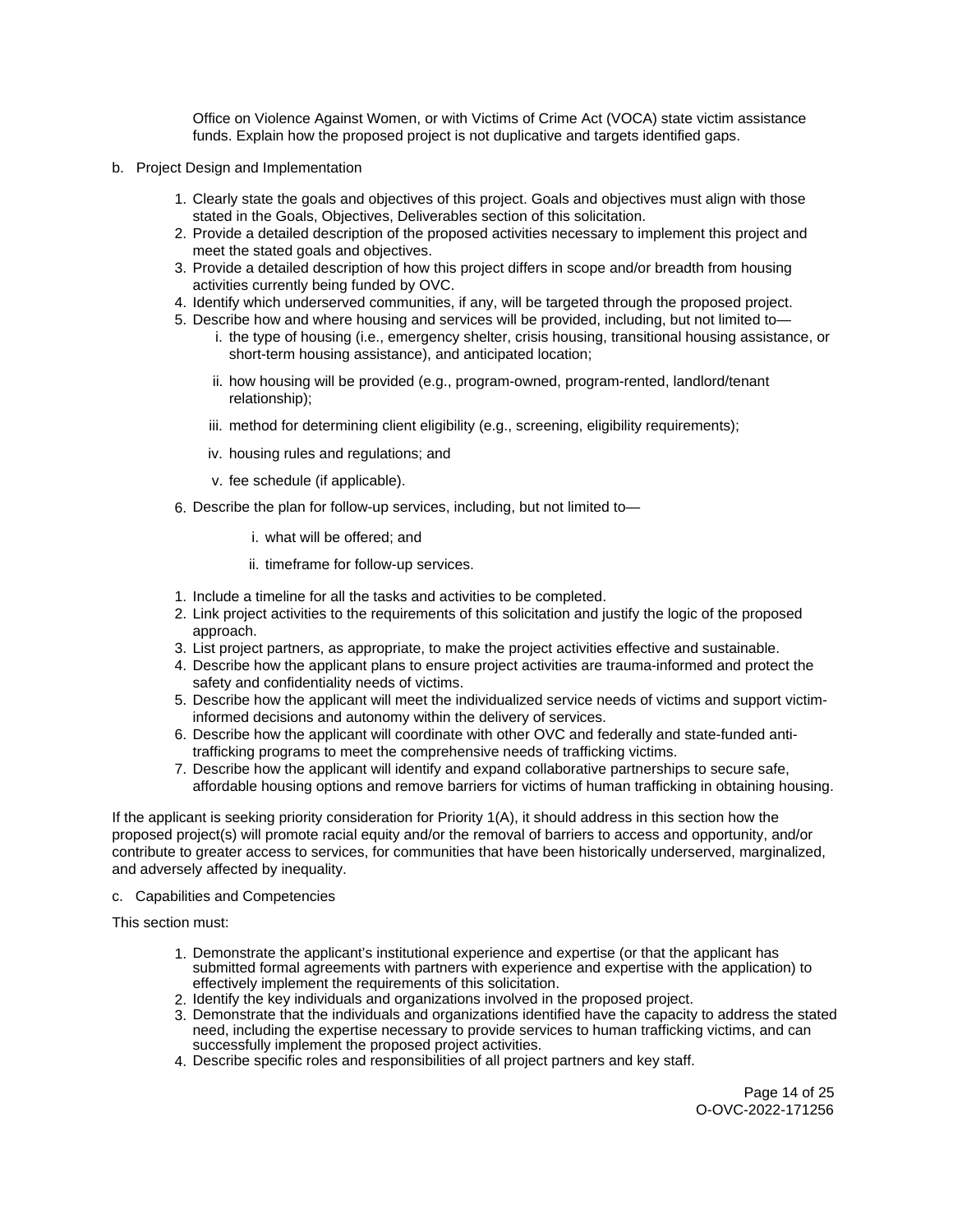- <span id="page-14-0"></span>5. Demonstrate that project staff have appropriate training and experience to implement project activities as described in the proposal, including the knowledge and expertise necessary to implement culturally responsive projects with the identified underserved communities, and document plans and position descriptions for staff to be hired.
- 6. Demonstrate the capacity and expertise of the lead applicant and all project partners to serve victims of human trafficking.
- 7. Clearly describe who will implement activities as described in the Project Design and Implementation section.
- 8. Describe the applicant's experience managing federal grants that support services for crime victims and document the applicant's administrative and financial capacity to manage federal grants. If the applicant has other grants for providing services to victims of human trafficking, the applicant must describe the scope of each of these grants and describe how activities and data collection on these projects will be tracked separately to avoid duplication.

If the applicant is seeking priority consideration under Priority 1(B), it should describe within this section how being a culturally specific organization (or funding a culturally specific subrecipient organization at a minimum of 30 percent of the project budget) will enhance its ability to implement the proposed project(s). The applicant should also specify which culturally specific populations are intended or expected to be served or have their needs addressed under the proposed project(s).

d. Plan for Collecting the Data Required for this Solicitation's Performance Measures

This section must include the following information:

- 1. A plan for collecting all of the performance measures data required by this solicitation.
- 2. A description of the qualifications of key staff who will be responsible for collecting data and reporting performance measures in JustGrants.

Note: Applicants are **not** required to submit performance data with the application. Rather, performance measure information is included as an alert that successful applicants will be required to submit performance data as part of each award's reporting requirements.

OJP will require each successful applicant to submit regular performance data that show the completed work's results. The performance data directly relate to the goals, objectives, and deliverables identified in the "Goals, Objectives, and Deliverables" discussion. Applicants can visit OJP's performance measurement page at [www.ojp.gov/performance](https://www.ojp.gov/performance) for an overview of performance measurement activities at OJP.

To determine performance measure requirements for this solicitation, use the "Human Trafficking Performance Measures Map with Question Sets by Solicitation" document at [https://ovc.ojp.gov/funding/performance](https://ovc.ojp.gov/funding/performance-measures/human-trafficking)[measures/human-trafficking.](https://ovc.ojp.gov/funding/performance-measures/human-trafficking) Locate the solicitation title and fiscal year to see assigned performance measure question sets. Examples of the performance measures questionnaires and related question sets, along with other reporting resources, can be found in the drop-down menu for victim service provider, task force, or training and technical assistance grantees.

#### **Note on Project Evaluations**

An applicant that proposes to use award funds through this solicitation to conduct project evaluations must follow the guidance in the "Note on Project Evaluations" section in the [OJP Grant Application Resource Guide.](https://www.ojp.gov/funding/Apply/Resources/Grant-App-Resource-Guide.htm)

#### **Goals, Objectives, Deliverables, and Timeline**

The applicant will submit the program's goals, objectives, deliverables and timelines in the JustGrants web-based form.

#### **Budget and Associated Documentation**

#### **Budget Worksheet and Budget Narrative (Web-based Form)**

The applicant will complete the JustGrants web-based budget form. See the [OJP Grant Application Resource](https://www.ojp.gov/funding/apply/ojp-grant-application-resource-guide#budget-prep)  [Guide](https://www.ojp.gov/funding/apply/ojp-grant-application-resource-guide#budget-prep) for additional information.

> Page 15 of 25 O-OVC-2022-171256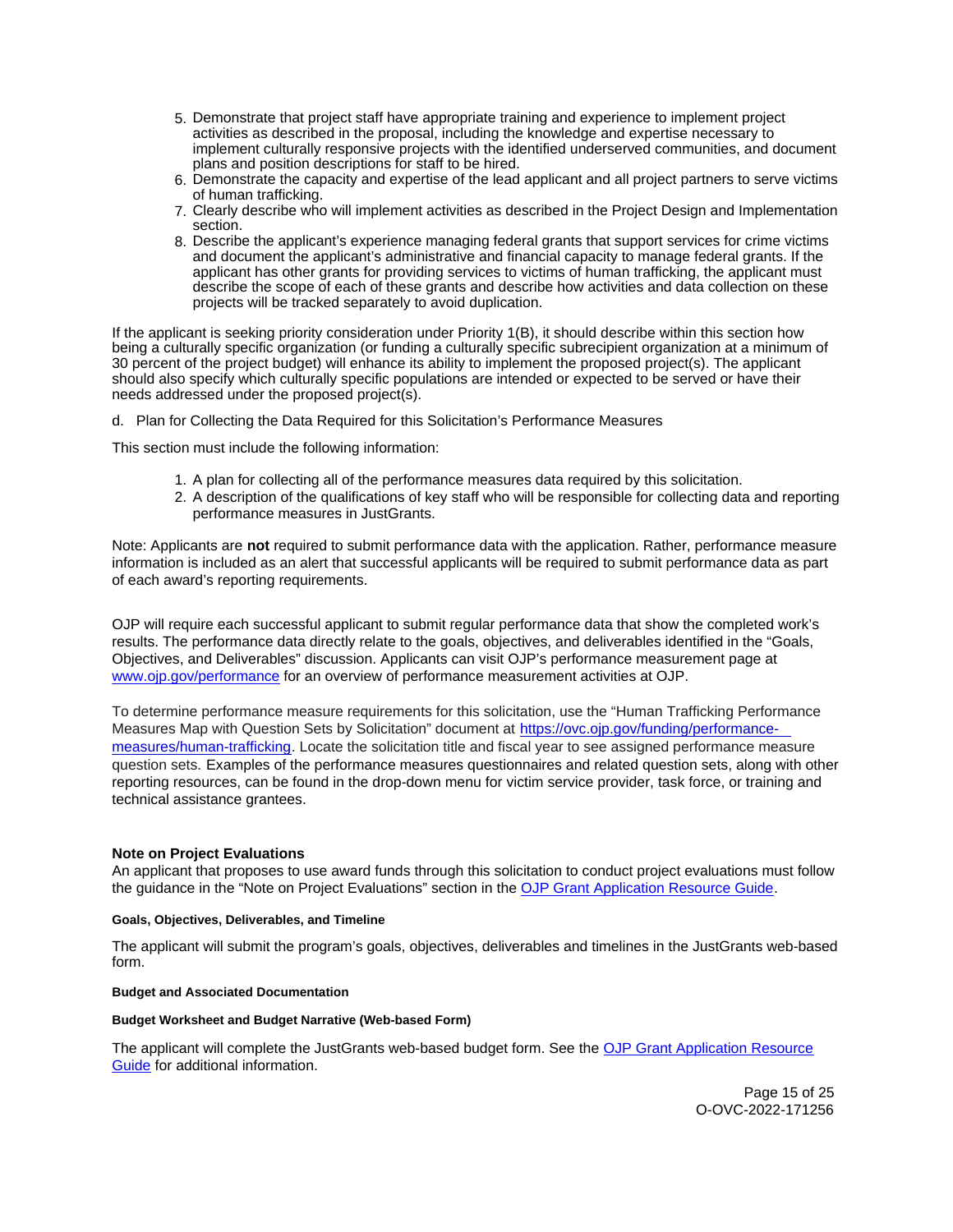<span id="page-15-0"></span>In preparing its budget, the applicant is to review carefully the following information that details elements that the application is to address and/or include in the JustGrants web-based budget form (and its accompanying narrative information):

- 1. Administrative costs: Administrative costs are costs related to the salary and fringe benefits of executive-level leadership and accounting/financial administration. Grant funds awarded under this program are intended primarily for provision of direct services to victims of human trafficking. Administrative costs must be reasonable and allocable.
- 2. Housing and supportive services: Applicants must dedicate sufficient funding in the budget to support the housing and services required under this program. At the same time, applicants applying for the maximum amount of funding should document that demand for services/housing merits the level of funding.
- 3. Travel for required trainings: The Travel category of the JustGrants web-based budget form should include costs to support the travel of staff to attend trainings related to housing and/or human trafficking. For each event requiring staff travel, applicants must break out costs associated with travel, lodging, per diem, and ground transportation. Required trainings for OVC grantees include
	- the Regional Financial Management Training Seminar sponsored by OJP's Office of the Chief Financial Officer (OCFO), unless the applicant has previously attended this seminar or plans to take the training online. Specific information about the dates and locations of upcoming OCFO events and information about the DOJ Grants Financial Management Online Training can be found at [www.ojp.usdoj.gov/training/training.htm.](http://www.ojp.usdoj.gov/training/training.htm) The assigned Grant Award Administrator and all Financial Manager(s) are required to complete this training.
	- OVC annual grantee meetings, 2 days each, for up to two staff members per year, subject to change.

The narrative information included as part of the JustGrants web-based budget form should—

- 1. display a clear link between the specific project activities and the proposed budget items and not contain items that are not supported by the proposal narrative;
- 2. include a statement describing whether housing units are applicant-owned;
- 3. include as program income any fees charged to housing program participants (victims) if housing units are applicant-owned;
- 4. include a description in the narrative as to the cash or in-kind match that is included in the project budget;
- 5. distinguish clearly between subawards and contracts in allocating any grant funds to other entities. Pursuant to 2 C.F.R. § 200.331, a subaward is for the purpose of carrying out a portion of the federal award, such as compensating a partner with which the grantee has a Memorandum of Understanding (MOU), and a contract is for the purpose of obtaining goods and services for the grantee's own use.

If the applicant is seeking priority consideration under Priority 1(B) based on the identification of at least one proposed subrecipient as a culturally specific organization, the proposed funding for the subrecipient in the webbased budget form **must be a minimum of 30% of award funding.** 

The budget narrative must also describe how the activities that will be funded with the (minimum) 30% of award funding provided to the subrecipient **specifically relate to the priority consideration requested under Priority 1(B)** and described in the Capabilities and Competencies section of the application.

#### **Indirect Cost Rate Agreement (if applicable)**

The applicant will submit its indirect cost rate agreement by uploading it as an attachment in JustGrants. See the [OJP Grant Application Resource Guide](https://www.ojp.gov/funding/apply/ojp-grant-application-resource-guide#indirect-cost) for additional information.

> Page 16 of 25 O-OVC-2022-171256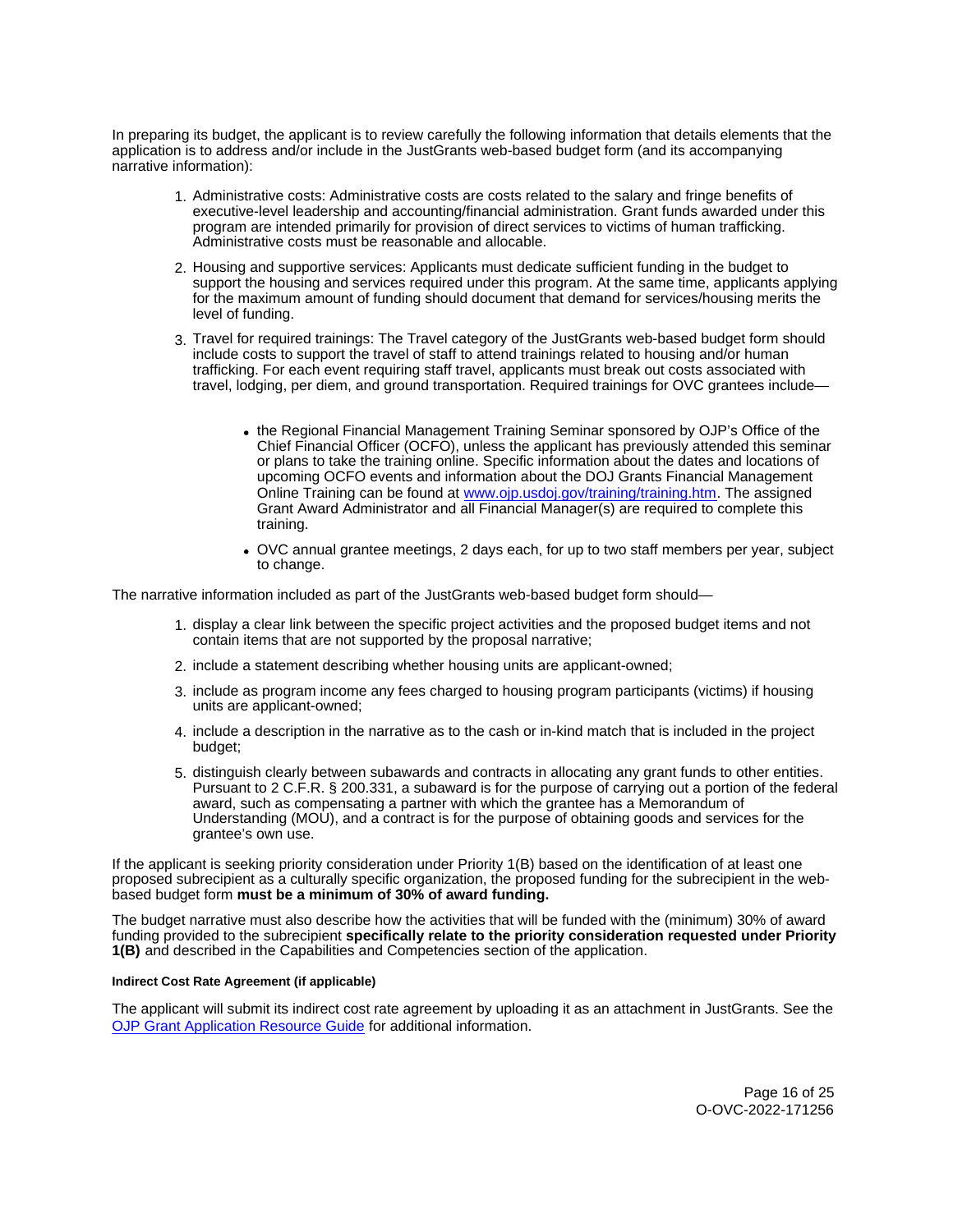#### <span id="page-16-0"></span>**Employee Compensation Waiver**

See the [OJP Grant Application Resource Guide](https://www.ojp.gov/funding/apply/ojp-grant-application-resource-guide#limitation-use-award) for information on the Limitation on Use of Award Funds for Employee Compensation; Waiver.

#### **Financial Management Questionnaire (including applicant disclosure of high-risk status)**

The applicant will download the questionnaire, complete it, and submit it by uploading it as an attachment in JustGrants. See the [OJP Grant Application Resource Guide](https://www.ojp.gov/funding/apply/ojp-grant-application-resource-guide#fm-internal-controls-questionnaire) for the link to the questionnaire and additional information.

#### **Disclosure of Process Related to Executive Compensation**

If applicable, the applicant will submit a description of the process used to determine executive compensation by uploading the document as an attachment in JustGrants. See the "Application Attachments" section of the OJP [Grant Application Resource Guide](https://www.ojp.gov/funding/apply/ojp-grant-application-resource-guide#disclosure-process-executive) for information.

#### **Memoranda of Understanding (MOUs) and Other Supportive Documents**

For services to be provided by project partners, the applicant must name the project partner that will provide the specific service in the program narrative and include, as an attachment to the application, a subcontract/subgrant, Letter of Intent, or MOU describing the commitment from that organization to perform a specific service, and a description of the fee for the service or cost to the grant for each service. If services are to be provided as in-kind match, pro bono, or at no cost to the grant, this must be clearly stated in the MOU, Letter of Intent, or subcontract/subgrant. MOUs, Letters of Intent, and subcontracts/subgrants must include the following: (1) names of the organizations involved in the agreement; (2) scope of the direct specialized service(s) and other work to be performed under the agreement; (3) duration of the agreement; (4) estimated cost per victim or cost of actual services provided, describing whether it is a fee-for-service, in-kind match, or no cost; (5) whether or not there is a cap on the total amount of the agreement; and (6) whether or not there is a maximum number of victims that may be served under the agreement. If any of the required direct services above are to be provided pro bono or accessed through other government- subsidized or otherwise funded programs, applicants must describe how services will be provided to victims without the use of grant funds. MOUs and Letters of Intent should be submitted as one separate attachment to the application.

#### **Additional Application Components**

#### **Curriculum Vitae or Resumes**

Position descriptions and resumes for key positions should be tailored to the applicant to demonstrate qualifications of staff involved in the project.

#### **Tribal Authorizing Resolution**

An application in response to this solicitation may require inclusion of tribal authorizing documentation as an attachment. If applicable, the applicant will submit the tribal authorizing documentation by uploading it as an attachment in JustGrants. See the [OJP Grant Application Resource Guide](https://www.ojp.gov/funding/apply/ojp-grant-application-resource-guide#tribal-authorizing-resolution) for information on tribal authorizing resolutions.

#### **Research and Evaluation Independence and Integrity Statement**

If an application proposes research (including research and development) and/or evaluation, the applicant must demonstrate research/evaluation independence and integrity, including appropriate safeguards, before it may receive award funds. The applicant will submit documentation of its research and evaluation independence and integrity by uploading it as an attachment in JustGrants. For additional information, see the OJP Grant [Application Resource Guide.](https://www.ojp.gov/funding/apply/ojp-grant-application-resource-guide#research-evaluation)

#### **Disclosures and Assurances**

The applicant will address the following disclosures and assurances.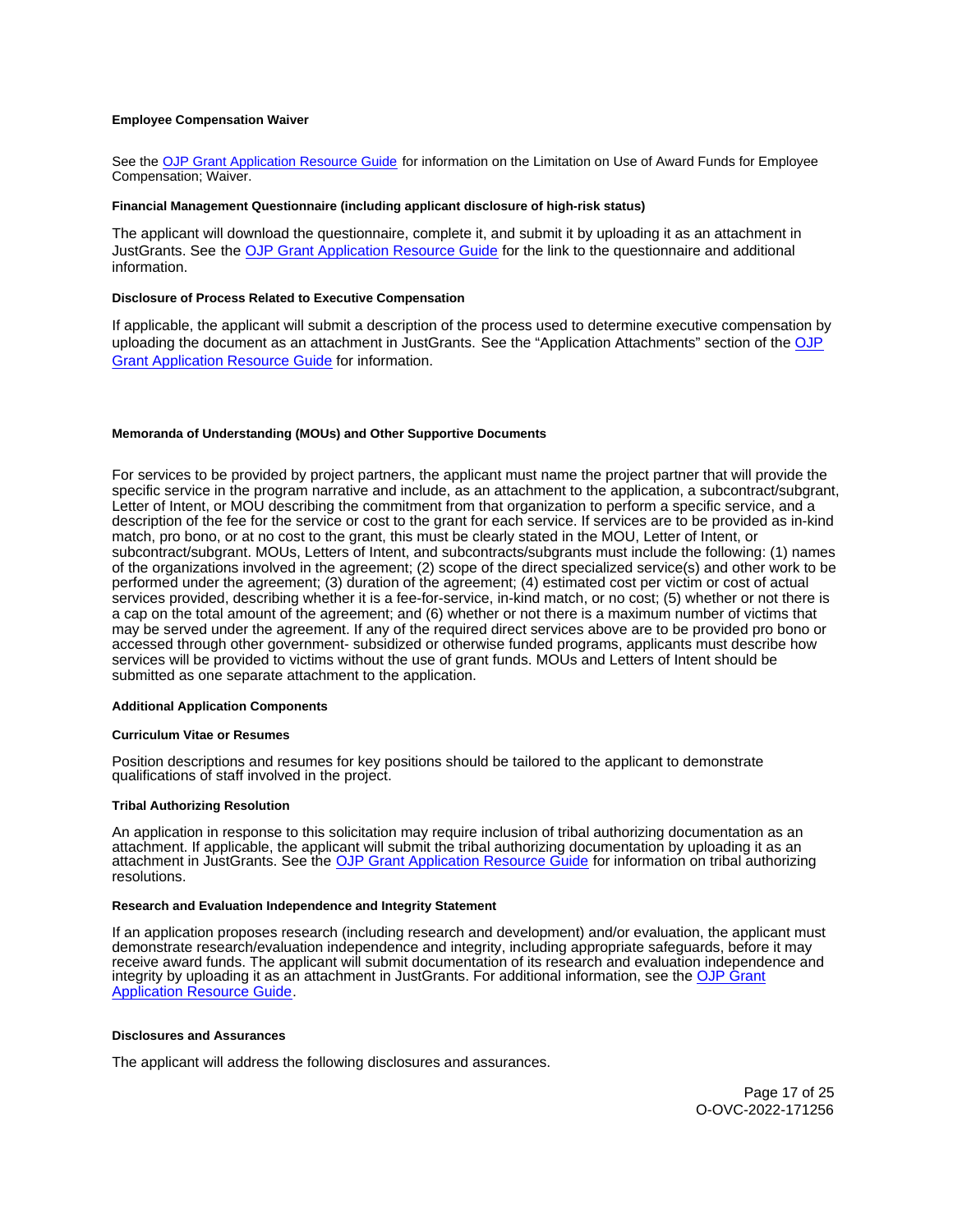#### <span id="page-17-0"></span>**Disclosure of Lobbying Activities**

Complete and submit the SF-LLL in [Grants.gov.](https://Grants.gov) See the [OJP Grant Application Resource Guide](https://www.ojp.gov/funding/apply/ojp-grant-application-resource-guide#disclosure-lobby) for additional information.

#### **DOJ Certified Standard Assurances**

Review and accept the DOJ Certified Standard Assurances in JustGrants. See the [OJP Grant Application](https://www.ojp.gov/funding/apply/ojp-grant-application-resource-guide#administrative)  [Resource Guide](https://www.ojp.gov/funding/apply/ojp-grant-application-resource-guide#administrative) for additional information.

## **Applicant Disclosure of Duplication in Cost Items**

Complete the JustGrants web-based Applicant Disclosure of Duplication in Cost Items form. See the [OJP Grant](https://www.ojp.gov/funding/apply/ojp-grant-application-resource-guide#applicant-disclosure-pending-applications)  [Application Resource Guide](https://www.ojp.gov/funding/apply/ojp-grant-application-resource-guide#applicant-disclosure-pending-applications) for additional information.

## **DOJ Certifications Regarding Lobbying; Debarment, Suspension and Other Responsibility Matters; and Drug-Free Workplace Requirements**

Review and accept the DOJ Certified Certifications Regarding Lobbying; Debarment, Suspension and Other Responsibility Matters; Drug-Free Workplace Requirements; Law Enforcement and Community Policing in JustGrants. See the [OJP Grant Application Resource Guide](https://www.ojp.gov/funding/apply/ojp-grant-application-resource-guide#administrative) for additional information.

#### **Applicant Disclosure and Justification – DOJ High Risk Grantees (if applicable)**

If applicable, submit the DOJ High Risk Disclosure and Justification as an attachment in JustGrants. A DOJ High Risk Grantee is an award recipient that has received a DOJ High Risk designation based on a documented history of unsatisfactory performance, financial instability, management system or other internal control deficiencies, or noncompliance with award terms and conditions on prior awards, or that is otherwise not responsible. See the [OJP Grant Application Resource Guide](https://www.ojp.gov/funding/apply/ojp-grant-application-resource-guide) for additional information.

#### **How to Apply**

Step 1: The applicant must submit the **SF-424** and **SF-LLL** in [Grants.gov](https://Grants.gov) at [https://www.grants.gov/web/grants/register.html.](https://www.grants.gov/web/grants/register.html)

Step 2: The applicant must then submit the **full application,** including attachments, in JustGrants in [JustGrants.usdoj.gov.](https://justicegrants.usdoj.gov/)

For additional information, see the "How to Apply" section in the [OJP Grant Application Resource Guide](https://www.ojp.gov/funding/apply/ojp-grant-application-resource-guide#apply) and the [DOJ Application Submission Checklist.](https://justicegrants.usdoj.gov/sites/g/files/xyckuh296/files/media/document/appln-submission-checklist.pdf)

#### **Submission Dates and Time**

The **SF-424 and the SF-LLL** must be submitted in [Grants.gov](https://Grants.gov) by 11:59 p.m. eastern time on June 9, 2022.

The **full application** must be submitted in JustGrants by 8:59 p.m. eastern time on June 16, 2022.

OJP urges applicants to submit their [Grants.gov](https://Grants.gov) and JustGrants submissions prior to the due dates to allow sufficient time to correct errors and resubmit by the submission deadlines if a rejection notification is received. To be considered timely, the **full application** must be submitted in JustGrants by the JustGrants application deadline.

#### **Experiencing Unforeseen Technical Issues**

An applicant that experiences unforeseen SAM.gov, [Grants.gov,](https://Grants.gov) or JustGrants technical issues beyond its control that prevent application submission by the deadline, must demonstrate all efforts in requesting technical support in order to submit an application by the deadline. Technical support is available via phone and email to the applicable SAM.gov, [Grants.gov,](https://Grants.gov) or JustGrants support centers or service desks in which an applicant received a ticket number for resolution. If an applicant misses a deadline due to unforeseen technical difficulties, the applicant may request a waiver to submit an application after the deadline. Note: If an applicant does not

> Page 18 of 25 O-OVC-2022-171256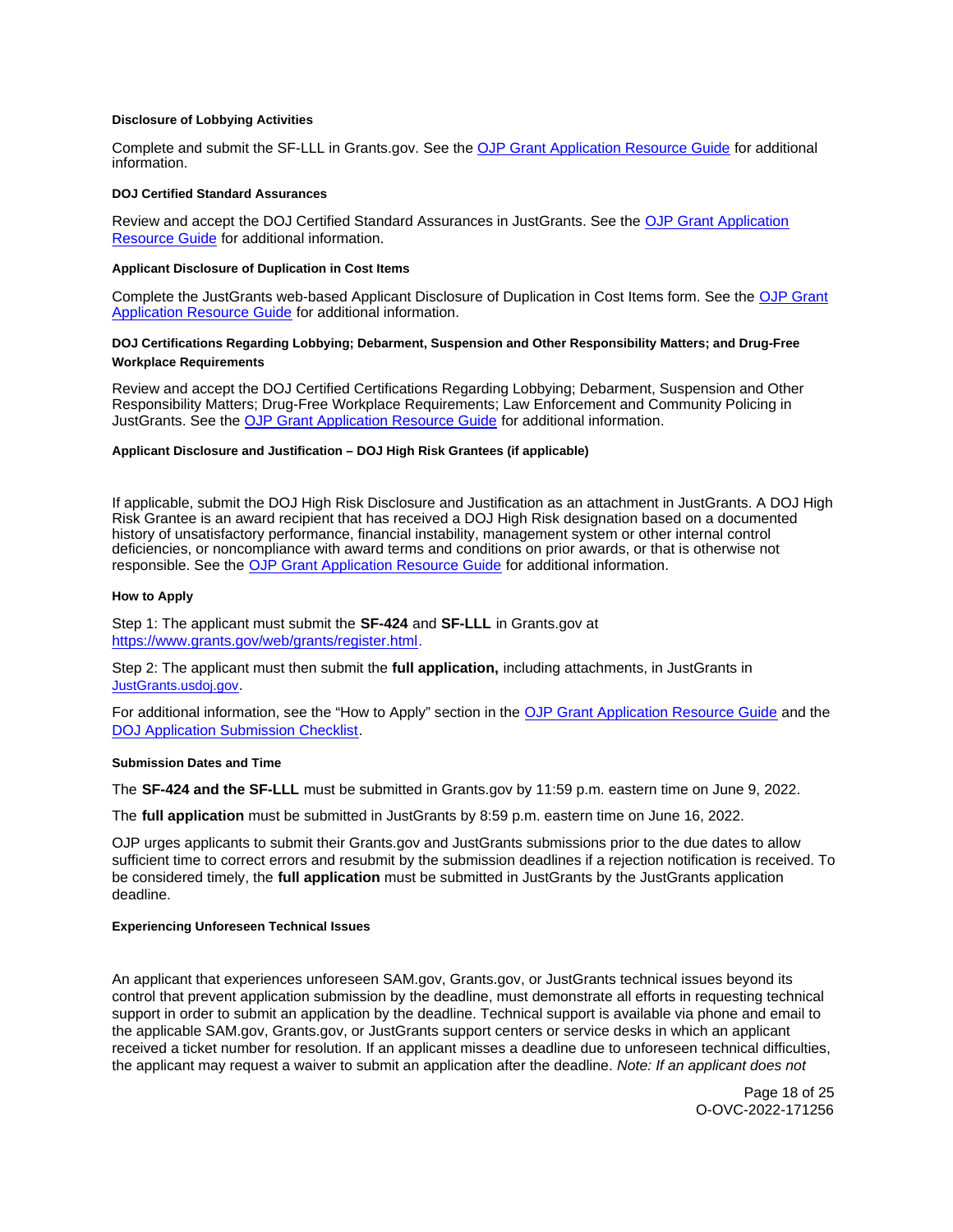<span id="page-18-0"></span>submit all the required [Grants.gov](https://Grants.gov) forms by the [Grants.gov](https://Grants.gov) deadline, the applicant will not be able to proceed to the JustGrants portion of the application process.

An applicant experiencing technical difficulties with the following systems must contact the associated support desk indicated below to report the technical issue and receive a tracking number:

- [Grants.gov](https://Grants.gov)  contact the Grants.gov Customer Support Hotline
- SAM.gov contact the **SAM Help Desk (Federal Service Desk)**
- JustGrants contact the JustGrants Support Desk at [JustGrants.Support@usdoj.gov](mailto:JustGrants.Support@usdoj.gov) or 833–872–5175

An applicant requesting a waiver to submit a late application must document their request for technical assistance in an email to the OJP Response Center at [grants@ncjrs.gov](file:///C:/Users/local_Yehj/INetCache/Content.Outlook/20U4XBR7/grants@ncjrs.gov) **within 24 hours after the application deadline** to request approval to submit its application after the deadline. If an applicant has technical issues with [Grants.gov,](https://Grants.gov) the applicant must contact the OJP Response Center within 24 hours of the [Grants.gov](https://Grants.gov) deadline to request approval to submit after the deadline. Waiver requests to submit after the submission deadline must:

- Describe the technical difficulties experienced;
- Include a timeline of the applicant's submission efforts (e.g., what date and time did the error occur, what date and time was action taken to resolve the issue and resubmit; and what date and time did support representatives respond)
- Include an attachment(s) of the complete grant application and all required documentation and material; and
- Include the applicant's Unique Entity Identifier (UEI), any applicable SAM.gov tracking number(s), [Grants.gov](https://Grants.gov) Help Desk, and JustGrants Support Desk Ticket Numbers.

OJP will review each request for late submission and required supporting documentation and notify the applicant whether the request has been approved or denied. For more details on the waiver process, OJP encourages applicants to review the "Experiencing Unforeseen Technical Issues" section in the [OJP Grant Application](https://www.ojp.gov/funding/apply/ojp-grant-application-resource-guide#experiencing-unforeseen-technical-issues)  [Resource Guide.](https://www.ojp.gov/funding/apply/ojp-grant-application-resource-guide#experiencing-unforeseen-technical-issues)

## **Application Review Information**

## **Review Criteria**

## **Merit Review Criteria**

Applications that meet basic minimum requirements will be evaluated by peer reviewers on how the proposed project/program addresses the following criteria:

- 1. Statement of the Problem/Description of the Issue (20%) evaluate the applicant's understanding of the program/issue to be addressed.
- 2. Project Design and Implementation (45%) evaluate the adequacy of the proposal, including the goals, objectives, timelines, milestones, and deliverables.
- 3. Capabilities and Competencies (20%) evaluate the administrative and technical capacity of the applicant to successfully accomplish the goals and objectives.
- 4. Plan for Collecting the Data Required for this Solicitation's Performance Measures (5%) evaluate the applicant's understanding of the performance data reporting requirements and the plan for collecting the required data.
- 5. Budget (10%) evaluate for completeness, cost effectiveness, and allowability (e.g., reasonable, allocable, and necessary for project activities).

## **Other Review Criteria/Factors**

Other important considerations for OVC include geographic diversity, strategic priorities (specifically including, but Page 19 of 25 O-OVC-2022-171256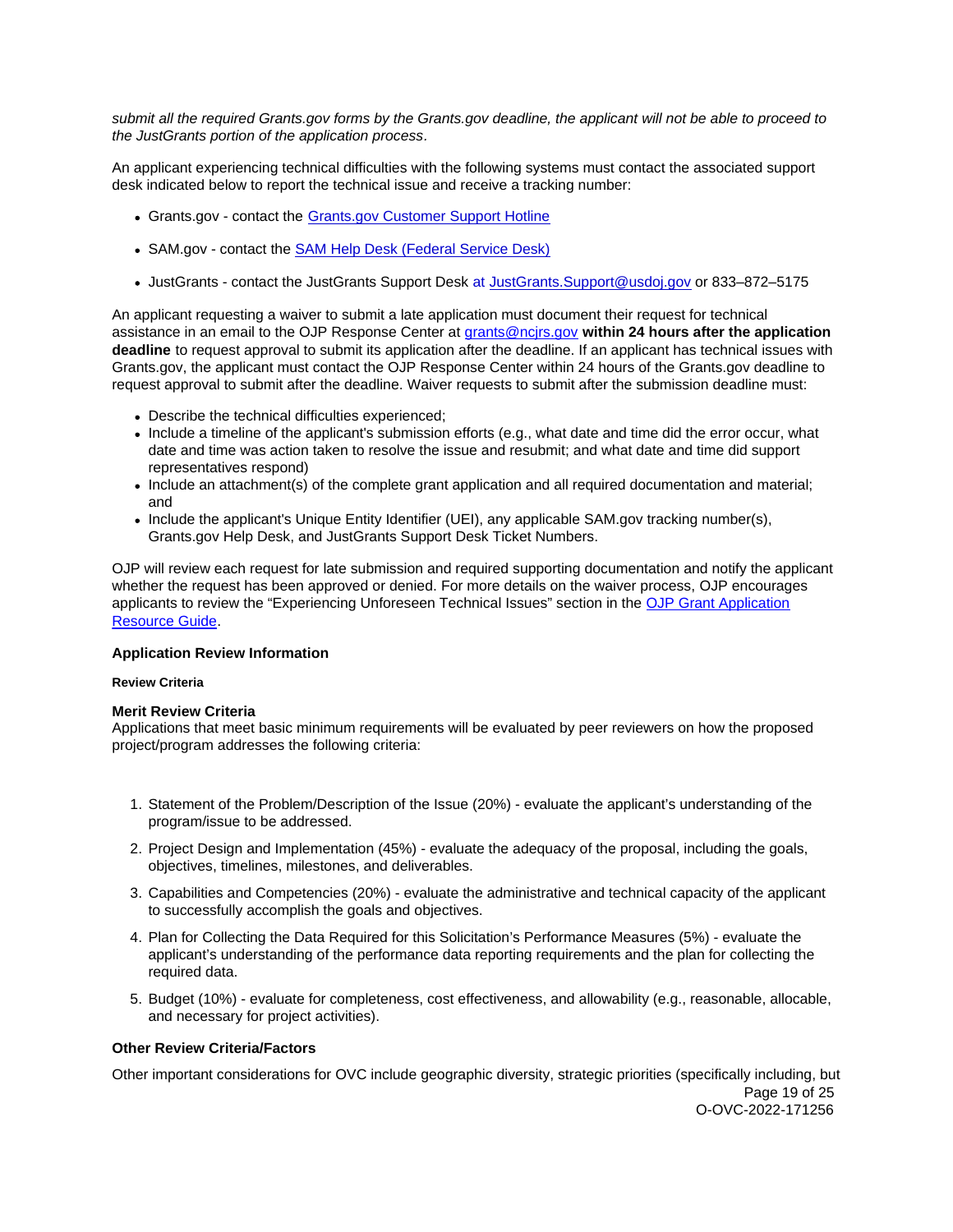<span id="page-19-0"></span>not limited to, those priority areas already mentioned), available funding, past performance, and the extent to which the Budget Worksheet and Budget Narrative (web-based form) accurately explain project costs that are reasonable, necessary, and otherwise allowable under federal law and applicable federal cost principles.

### **Review Process**

Applications submitted under this solicitation that meet the basic minimum requirements, will be evaluated for technical merit by a peer review panel(s) in accordance with OJP peer review policy and procedures using the stated review criteria listed above.

OJP screens applications to ensure they meet the basic minimum requirements prior to conducting the peer review. Although specific requirements may vary, the following are common requirements applicable to all OJP solicitations:

- The application must be submitted by an eligible type of applicant.
- The application must request funding within programmatic funding constraints (if applicable).
- The application must be responsive to the scope of the solicitation.
- The application must include all items necessary to meet the basic minimum requirements.

Pursuant to the Part 200 Uniform Requirements, before award decisions are made, OJP also reviews information related to the degree of risk posed by the applicant. Among other things to help assess whether an applicant with one or more prior federal awards has a satisfactory record with respect to performance, integrity, and business ethics, OJP checks whether the applicant is listed in SAM as excluded from receiving a federal award.

In addition, if OJP anticipates that an award will exceed \$250,000 in federal funds, OJP also must review and consider any information about the applicant that appears in the non-public segment of the integrity and performance system accessible through SAM (currently, the Federal Awardee Performance and Integrity Information System, FAPIIS).

**Important note on FAPIIS:** An applicant may review and comment on any information about itself that currently appears in FAPIIS and was entered by a federal awarding agency. OJP will consider such comments by the applicant, in addition to the other information in FAPIIS, in its assessment of the risk posed by the applicant.

Absent explicit statutory authorization or written delegation of authority to the contrary, all final award decisions will be made by the Assistant Attorney General, who may consider not only peer review ratings and OVC recommendations, but also other factors as indicated in this section.

## **Federal Award Administration Information**

## **Federal Award Notices**

See the [OJP Grant Application Resource Guide](https://www.ojp.gov/funding/apply/ojp-grant-application-resource-guide#federal-award-notices) for information on award notifications and instructions.

## **Administrative, National Policy, and Other Legal Requirements**

If selected for funding, in addition to implementing the funded project consistent with the OJP-approved application, the recipient must comply with all award conditions and all applicable requirements of federal statutes and regulations, including the applicable requirements referred to in the assurances and certifications executed in connection with award acceptance. For additional information on these legal requirements, see the "Administrative, National Policy, and Other Legal Requirements" section in the [OJP Grant Application Resource](https://www.ojp.gov/funding/apply/ojp-grant-application-resource-guide#administrative)  [Guide.](https://www.ojp.gov/funding/apply/ojp-grant-application-resource-guide#administrative)

## **Information Technology (IT) Security Clauses**

An application in response to this solicitation may require inclusion of information related to information technology security. See the [OJP Grant Application Resource Guide](https://www.ojp.gov/funding/apply/ojp-grant-application-resource-guide#information-technology) for information on information technology security.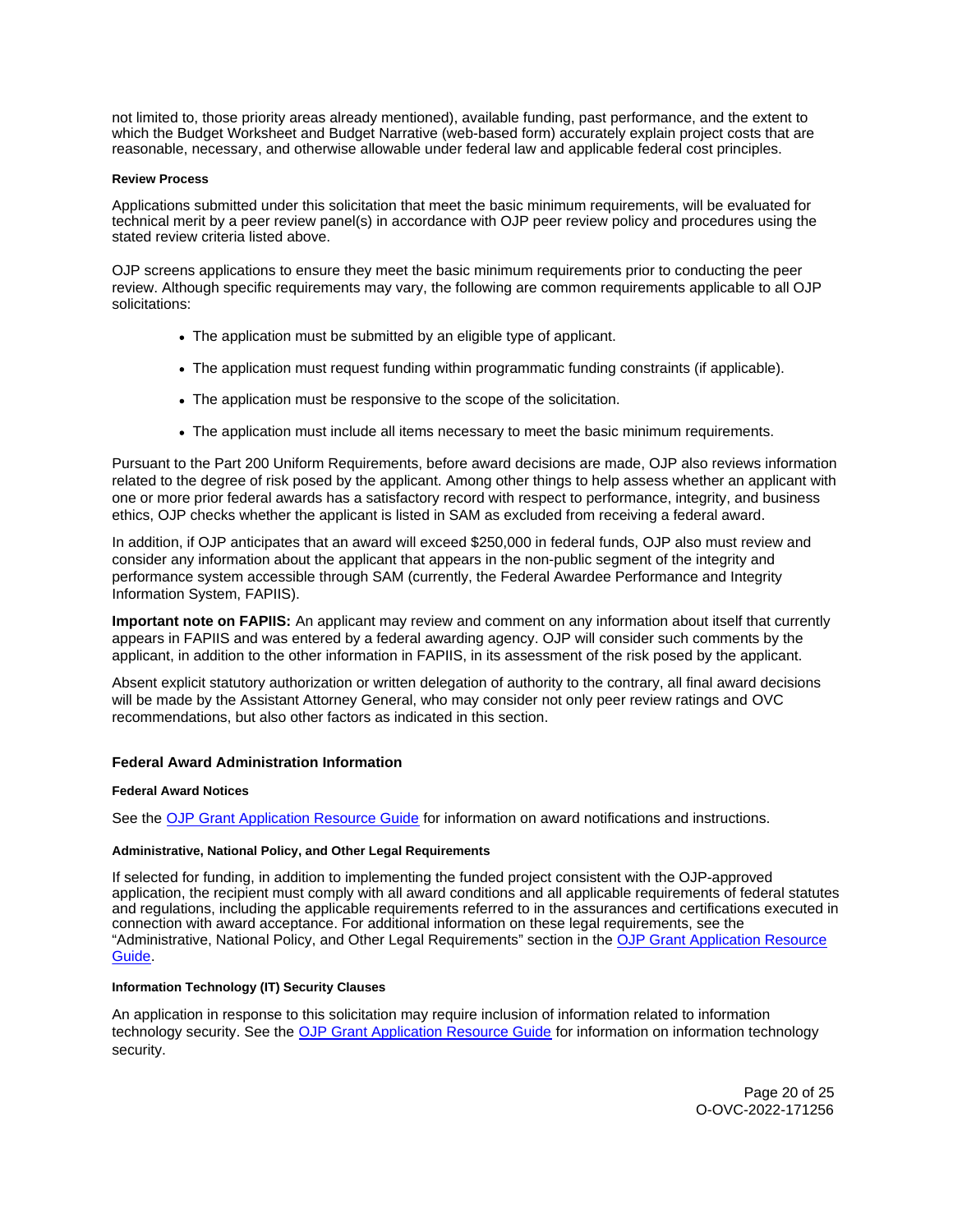### <span id="page-20-0"></span>**General Information about Post-Federal Award Reporting Requirements**

In addition to the deliverables described in the "Program Description" section, all award recipients under this solicitation will be required to submit certain reports and data.

Required reports. Award recipients typically must submit quarterly financial reports, semi-annual performance reports, final financial and performance reports, and, if applicable, an annual audit report in accordance with the Part 200 Uniform Requirements or specific award conditions. Future awards and fund drawdowns may be withheld if reports are delinquent. (In appropriate cases, OJP may require additional reports.)

See the [OJP Grant Application Resource Guide](https://www.ojp.gov/funding/Apply/Resources/Grant-App-Resource-Guide.htm) for additional information on specific post-award reporting requirements, including performance measure data.

## **Federal Awarding Agency Contact(s)**

For OJP contact(s), see the solicitation cover page.

For contact information for [Grants.gov](https://Grants.gov), see the solicitation cover page.

For contact information for JustGrants, see the solicitation cover page.

## **Other Information**

## **Freedom of Information and Privacy Act (5 U.S.C. 552 and 5 U.S.C. 552a)**

See the [OJP Grant Application Resource Guide](https://www.ojp.gov/funding/apply/ojp-grant-application-resource-guide#foia) for information on the Freedom of Information and Privacy Act (5 U.S.C. 552 and 5 U.S.C. 552a).

## **Provide Feedback to OJP**

See the [OJP Grant Application Resource Guide](https://www.ojp.gov/funding/apply/ojp-grant-application-resource-guide#feedback) for information on how to provide feedback to OJP.

#### **Performance Measures**

To determine performance measure requirements for this solicitation, use the "Human Trafficking Performance Measures Map with Question Sets by Solicitation" document at [https://ovc.ojp.gov/funding/performance](https://ovc.ojp.gov/funding/performance-measures/human-trafficking)[measures/human-trafficking.](https://ovc.ojp.gov/funding/performance-measures/human-trafficking) Locate the solicitation title and fiscal year to see assigned performance measure question sets. Examples of the performance measures questionnaires and related question sets, along with other reporting resources, can be found in the drop-down menu for victim service provider, task force, or training and technical assistance grantees.

Award recipients will be required to submit performance measure data and performance reports in JustGrants. Further guidance on the post-award submission process will be provided, if selected for award.

### **Appendix A: Types of Victim Services That OVC Funds**

| <b>Type of Service</b>          | <b>Service Provision Terms</b>                                        |
|---------------------------------|-----------------------------------------------------------------------|
| <b>Information and Referral</b> | Information about the criminal justice process                        |
|                                 | Information about victim rights, how to obtain<br>notifications, etc. |
|                                 | Referral to other victim service programs                             |
|                                 | Referral to other services, supports, and resources                   |
|                                 | lnformation about substance abuse treatment and<br>support            |
|                                 | Referral to substance abuse treatment and support                     |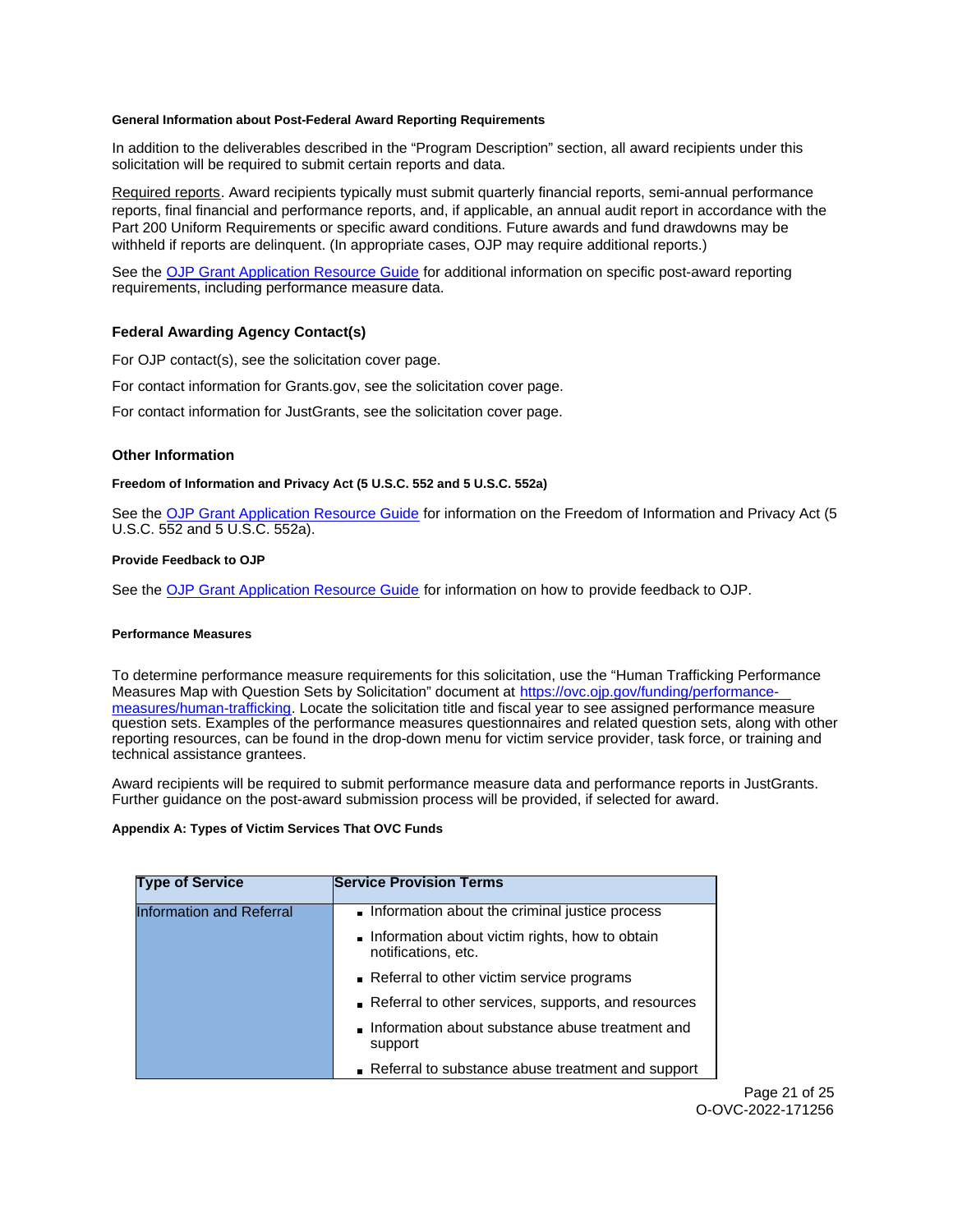| Personal<br>Advocacy/Accompaniment | Victim advocacy/accompaniment to emergency<br>medical care or forensic exam                              |
|------------------------------------|----------------------------------------------------------------------------------------------------------|
|                                    | Law enforcement interview advocacy/accompaniment                                                         |
|                                    | Individual advocacy (e.g., assistance in applying for<br>public benefits or other low-cost alternatives) |
|                                    | Performance of medical or nonmedical forensic exam<br>or interview, or medical evidence collection       |
|                                    | Advocacy for immigration assistance                                                                      |
|                                    | Intervention with employer, creditor, landlord, or<br>academic institution                               |
|                                    | • Child or dependent care assistance                                                                     |
|                                    | Transportation assistance                                                                                |
|                                    | Interpreter and translation services                                                                     |
|                                    | Family reunification                                                                                     |
| Emotional Support, Safety,         | <b>Crisis Intervention</b>                                                                               |
| land Health Services               | Hotline/Crisis line counseling                                                                           |
|                                    | On-scene crisis response                                                                                 |
|                                    | Individual therapy/mental health services                                                                |
|                                    | ■ Support groups                                                                                         |
|                                    | Other therapy (e.g., traditional, cultural, or alternative<br>healing)                                   |
|                                    | Emergency financial assistance                                                                           |
|                                    | Provision of emergency medical care                                                                      |
|                                    | Provision of long-term, non-therapeutic medical care                                                     |
|                                    | Substance misuse services                                                                                |
|                                    | Protection/Safety planning                                                                               |
|                                    | Case management                                                                                          |
| <b>Shelter/Housing Services</b>    | Emergency shelter or placement                                                                           |
|                                    | <b>Transitional housing</b>                                                                              |
|                                    | <b>Relocation assistance</b>                                                                             |
|                                    | Rapid rehousing                                                                                          |
|                                    | Rental assistance                                                                                        |
|                                    | Other shelter/housing                                                                                    |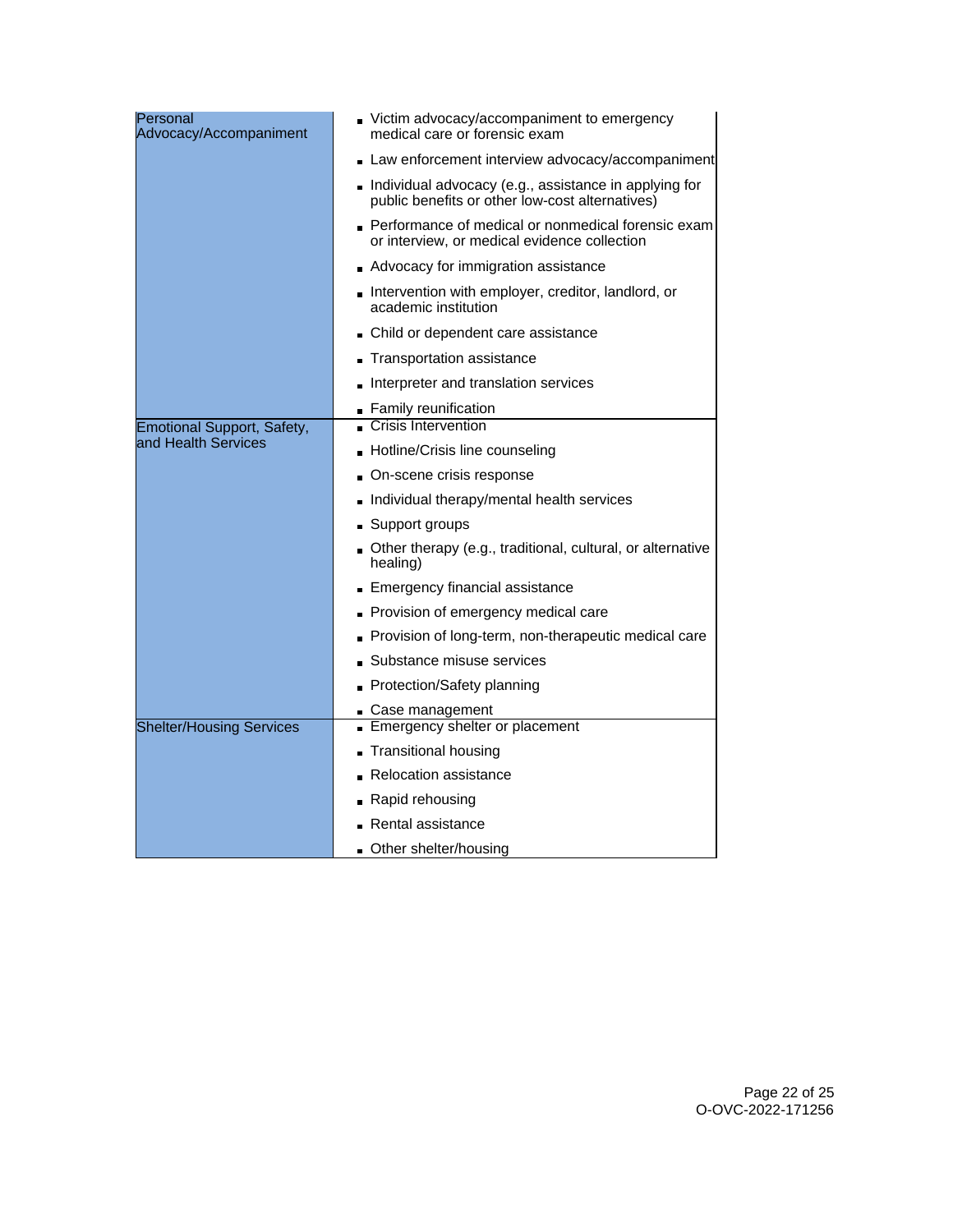<span id="page-22-0"></span>

| Criminal/Civil Justice System<br>Assistance*              | Notification of criminal justice events                            |
|-----------------------------------------------------------|--------------------------------------------------------------------|
|                                                           | Victim impact statement assistance                                 |
|                                                           | $\blacksquare$ Assistance with restitution                         |
|                                                           | Civil legal assistance                                             |
| *Legal services under this<br>program are limited, please | Legal support with immigration assistance                          |
| see "Limited Use of Funds"<br>section.                    | Law enforcement or Prosecution interview<br>advocacy/accompaniment |
|                                                           | • Repatriation                                                     |
|                                                           | • Public benefits law                                              |
|                                                           | Criminal record relief                                             |
|                                                           | Victim's rights representation                                     |
| Education/Employment/Skill<br>Building                    | ■ Education                                                        |
|                                                           | Job/Vocational training                                            |
|                                                           | Job readiness/employment services                                  |
|                                                           | Skill building (e.g., "life skills")                               |
|                                                           | ■ Supported employment                                             |

**Application Checklist** 

# **OVC FY 2022 Housing Assistance Grants for Victims of Human Trafficking**

This application checklist has been created as an aid in developing an application. The [DOJ Application](https://justicegrants.usdoj.gov/sites/g/files/xyckuh296/files/media/document/appln-submission-checklist.pdf)  [Submission Checklist](https://justicegrants.usdoj.gov/sites/g/files/xyckuh296/files/media/document/appln-submission-checklist.pdf) is another resource.

## **What an Applicant Must Do:**

Prior to registering in [Grants.gov](https://Grants.gov):

Confirm your Entity's [System Award Management \(SAM\)](https://sam.gov/SAM/) Registration Information (see [OJP Grant](https://www.ojp.gov/funding/apply/ojp-grant-application-resource-guide#apply)  [Application Resource Guide\)](https://www.ojp.gov/funding/apply/ojp-grant-application-resource-guide#apply)

To register in [Grants.gov](https://Grants.gov):

- Acquire an AOR and a [Grants.gov](https://Grants.gov) username and password (see [OJP Grant Application Resource](https://www.ojp.gov/funding/apply/ojp-grant-application-resource-guide#apply)  [Guide\)](https://www.ojp.gov/funding/apply/ojp-grant-application-resource-guide#apply)
- Acquire AOR confirmation from the E-Business Point of Contact (E-Biz POC) (see [OJP Grant](https://www.ojp.gov/funding/apply/ojp-grant-application-resource-guide#apply)  [Application Resource Guide\)](https://www.ojp.gov/funding/apply/ojp-grant-application-resource-guide#apply)

To find the funding opportunity:

- Search for the funding opportunity in [Grants.gov](https://Grants.gov) using the opportunity number, Assistance Listing or keyword(s)
- Access the funding opportunity and application package (see Step 7 in the [OJP Grant Application](https://www.ojp.gov/funding/apply/ojp-grant-application-resource-guide#apply)  [Resource Guide\)](https://www.ojp.gov/funding/apply/ojp-grant-application-resource-guide#apply)
- Sign up for [Grants.gov](https://Grants.gov) email [notifications](https://www.grants.gov/web/grants/manage-subscriptions.html) (optional) (see [OJP Grant Application Resource Guide\)](https://www.ojp.gov/funding/apply/ojp-grant-application-resource-guide#apply)
- Read Important Notice: Applying for Grants in Grants.gov
- Read OJP policy and guidance on conference approval, planning, and reporting available at [ojp.gov/financialguide/DOJ/PostawardRequirements/chapter3.10a.htm](https://ojp.gov/financialguide/DOJ/PostawardRequirements/chapter3.10a.htm) (see [OJP Grant Application](https://www.ojp.gov/funding/apply/ojp-grant-application-resource-guide#prior-approval)  Resource Guide

## **Overview of Post-Award Legal Requirements:**

Review the "[Overview of Legal Requirements Generally Applicable to OJP Grants and Cooperative](https://www.ojp.gov/funding/explore/legal-overview-awards)  [Agreements - FY 2022 Awards"](https://www.ojp.gov/funding/explore/legal-overview-awards) in the [OJP Funding Resource Center.](https://www.ojp.gov/funding/explore/legal-overview-awards)

# **Review Scope Requirement:**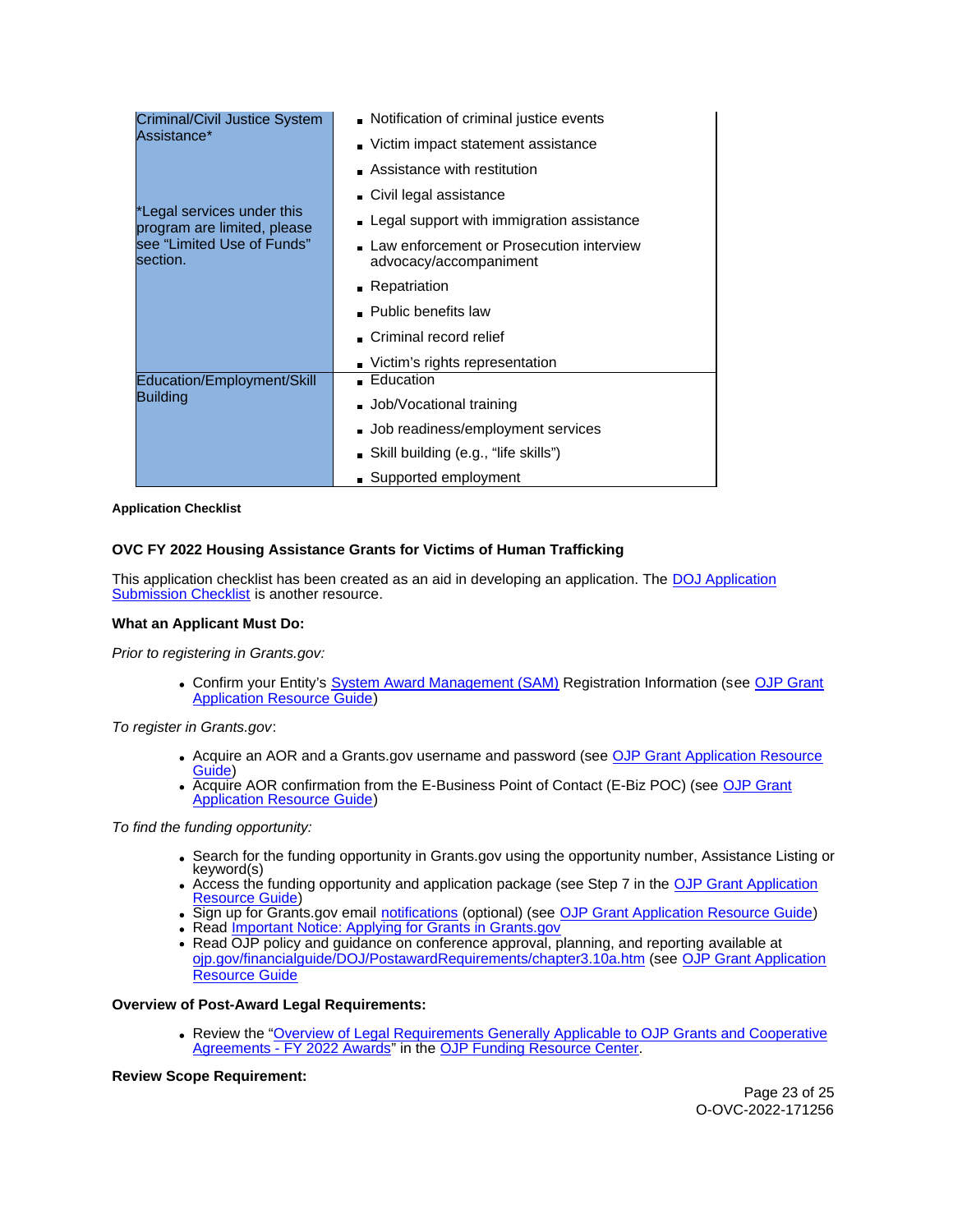The federal amount requested is within the allowable limit(s) of \$800,000.

# **Review Eligibility Requirement:**

- State governments
- City or township governments
- Public and State controlled institutions of higher education
- County governments
- Public housing authorities/Indian housing authorities
- Native American tribal organizations (other than Federally recognized tribal governments)
- Native American tribal governments (Federally recognized)
- Nonprofits having a 501(c)(3) status with the IRS, other than institutions of higher education

~~~

## **Prepare to submit the Application for Federal Assistance standard form (SF)-424 and Disclosure of Lobbying Activities form (SF-LLL)**

- Review Information to complete the Application for Federal Assistance (SF-424) in [Grants.gov](https://Grants.gov)
- Complete Standard Applicant Information (SF-424 information from [Grants.gov\)](https://Grants.gov)
- Submit the **SF-424** and **SF-LLL** in [Grants.gov](https://Grants.gov)

After the SF-424 and SF-LLL submission in [Grants.gov](https://Grants.gov), receive [Grants.gov](https://Grants.gov) email notifications that:

- Submission has been received in [Grants.gov](https://Grants.gov)
- Submission has either been successfully validated or rejected with errors (see OJP Grant [Application Resource Guide\)](https://www.ojp.gov/funding/apply/ojp-grant-application-resource-guide#apply)

If no [Grants.gov](https://Grants.gov) receipt and validation, or error notifications are received:

Contact [Grants.gov](https://Grants.gov) Customer Support Hotline at 800-518-4726, 606-545-5035, [Grants.gov](https://www.grants.gov/web/grants/support.html)  [customer support,](https://www.grants.gov/web/grants/support.html) or [support@grants.gov](mailto:support@grants.gov) regarding technical difficulties (see [OJP Grant Application](https://www.ojp.gov/funding/apply/ojp-grant-application-resource-guide#apply)  [Resource Guide\)](https://www.ojp.gov/funding/apply/ojp-grant-application-resource-guide#apply)

Receive email notification to complete application in JustGrants:

Proceed to complete application in JustGrants

## **Content of Application Submission: Critical Application Elements**

The following items are critical application elements required to pass the basic minimum requirements review. If OJP determines that an application does not include the following elements, it will neither proceed to peer review, nor receive further consideration.

- Proposal Abstract
- Proposal Narrative
- Budget Worksheet and Budget Narrative (web-based form)

## **Budget and Associated Documentation:**

- Indirect Cost Rate Agreement (if applicable) (see [OJP Grant Application Resource Guide\)](https://www.ojp.gov/funding/apply/ojp-grant-application-resource-guide#indirect-cost)
- Financial Management and System of Internal Controls Questionnaire (see OJP Grant Application [Resource Guide\)](https://www.ojp.gov/funding/apply/ojp-grant-application-resource-guide#fm-internal-controls-questionnaire)
- Disclosure of Process related to Executive Compensation(see OJP Grant Application Resource [Guide\)](https://www.ojp.gov/funding/apply/ojp-grant-application-resource-guide#disclosure-process-executive)

## **Additional Application Components:**

- Service Partner MOUs, Letters of Intent, and Subcontracts/Subgrants
- Position Descriptions and Resumes
- Tribal Authorizing Resolution (if applicable) (see [OJP Grant Application Resource Guide\)](https://www.ojp.gov/funding/apply/ojp-grant-application-resource-guide#tribal-authorizing-resolution)